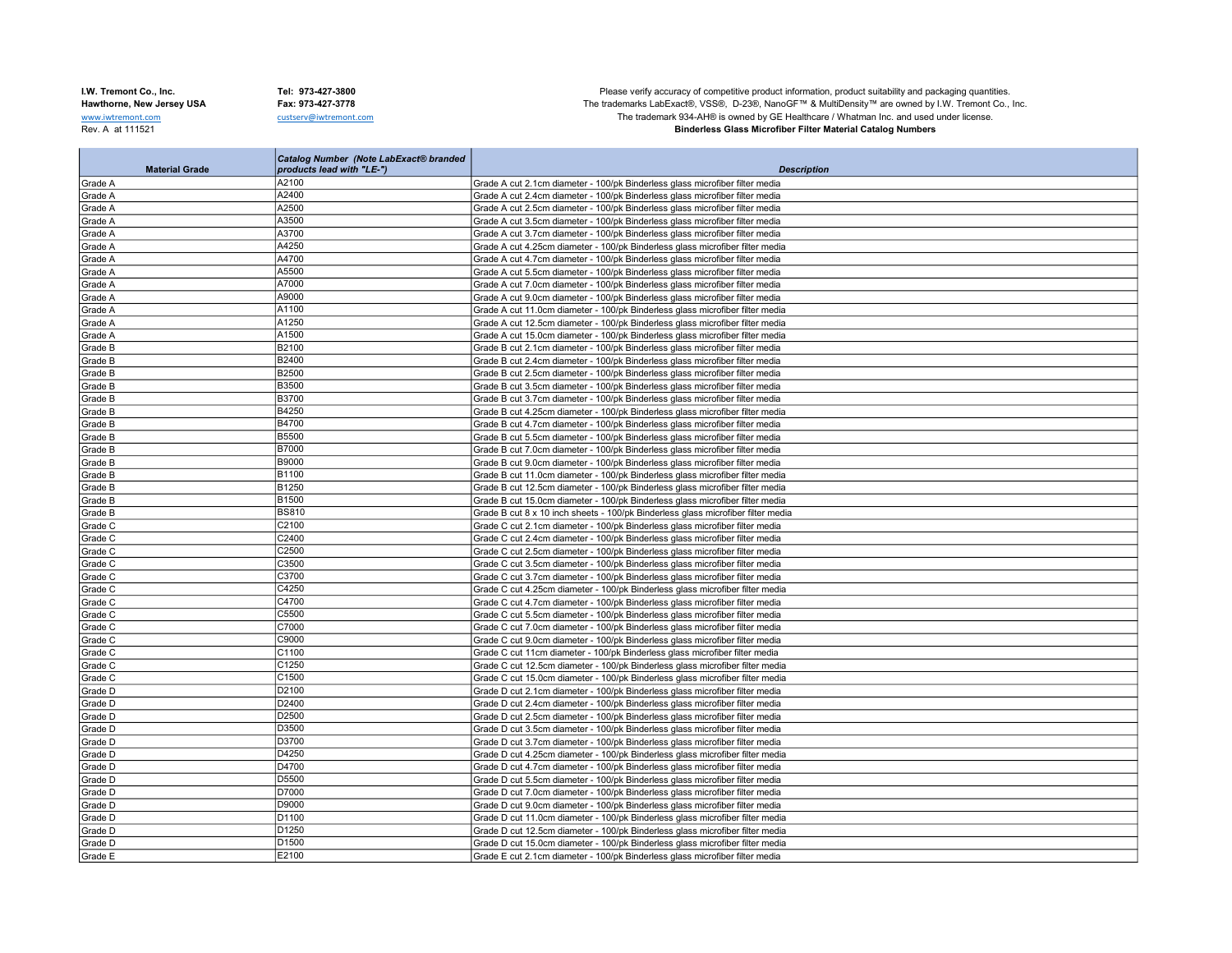**College** 

I.W. Tremont Co., Inc. Tel: 973-427-3800 Tel: 973-427-3800 Please verify accuracy of competitive product information, product suitability and packaging quantities.<br>Hawthorne, New Jersey USA Fax: 973-427-3778 Fax: 973-427-Hawthorne, New Jersey USA Fax: 973-427-3778 Fax: 973-427-3778 The trademarks LabExact®, VSS®, D-23®, NanoGF™ & MultiDensity™ are owned by I.W. Tremont Co., Inc.<br>We are only of the trademarks LabExact®, VSS®, D-23®, NanoGF www.iwtremont.com custserv@iwtremont.com custserv@iwtremont.com custserv@iwtremont.com custserv@iwtremont.com custserv@iwtremont.com custserv@iwtremont.com custserv@iwtremont.com custserv@iwtremont.com custserv@iwtremont.c **Binderless Glass Microfiber Filter Material Catalog Numbers** 

|               | <b>Material Grade</b> | <b>Catalog Number (Note LabExact® branded</b><br>products lead with "LE-") | <b>Description</b>                                                                                                       |
|---------------|-----------------------|----------------------------------------------------------------------------|--------------------------------------------------------------------------------------------------------------------------|
| Grade E       |                       | E2400                                                                      | Grade E cut 2.4cm diameter - 100/pk Binderless glass microfiber filter media                                             |
| Grade E       |                       | E2500                                                                      | Grade E cut 2.5cm diameter - 100/pk Binderless glass microfiber filter media                                             |
| Grade E       |                       | E3500                                                                      | Grade E cut 3.5cm diameter - 100/pk Binderless glass microfiber filter media                                             |
| Grade E       |                       | E3700                                                                      | Grade E cut 3.7cm diameter - 100/pk Binderless glass microfiber filter media                                             |
| Grade E       |                       | E4250                                                                      | Grade E cut 4.25cm diameter - 100/pk Binderless glass microfiber filter media                                            |
| Grade E       |                       | E4700                                                                      | Grade E cut 4.7cm diameter - 100/pk Binderless glass microfiber filter media                                             |
| Grade E       |                       | E5500                                                                      | Grade E cut 5.5cm diameter - 100/pk Binderless glass microfiber filter media                                             |
| Grade E       |                       | E7000                                                                      | Grade E cut 7.0cm diameter - 100/pk Binderless glass microfiber filter media                                             |
| Grade E       |                       | E9000                                                                      | Grade E cut 9.0cm diameter - 100/pk Binderless glass microfiber filter media                                             |
| Grade E       |                       | E1100                                                                      | Grade E cut 11.0cm diameter - 100/pk Binderless glass microfiber filter media                                            |
| Grade E       |                       | E1250                                                                      | Grade E cut 12.5cm diameter - 100/pk Binderless glass microfiber filter media                                            |
| Grade E       |                       | E1500                                                                      | Grade E cut 15.0cm diameter - 100/pk Binderless glass microfiber filter media                                            |
| Grade E       |                       | ES-810                                                                     | Grade E sheets 8x10 inch - 100/pk Binderless glass microfiber filter media                                               |
| Grade F       |                       | F2100                                                                      | Grade F cut 2.1cm diameter - 100/pk Binderless glass microfiber filter media                                             |
| Grade F       |                       | F2400                                                                      | Grade F cut 2.4cm diameter - 100/pk Binderless glass microfiber filter media                                             |
| Grade F       |                       | F2500                                                                      | Grade F cut 2.5cm diameter - 100/pk Binderless glass microfiber filter media                                             |
| Grade F       |                       | F3500                                                                      | Grade F cut 3.5cm diameter - 100/pk Binderless glass microfiber filter media                                             |
| Grade F       |                       | F3700                                                                      | Grade F cut 3.7cm diameter - 100/pk Binderless glass microfiber filter media                                             |
| Grade F       |                       | F4250                                                                      | Grade F cut 4.25cm diameter - 100/pk Binderless glass microfiber filter media                                            |
| Grade F       |                       | F4700                                                                      | Grade F cut 4.7cm diameter - 100/pk Binderless glass microfiber filter media                                             |
| Grade F       |                       | F5500                                                                      | Grade F cut 5.5cm diameter - 100/pk Binderless glass microfiber filter media                                             |
| Grade F       |                       | F7000                                                                      | Grade F cut 7.0cm diameter - 100/pk Binderless glass microfiber filter media                                             |
| Grade F       |                       | F9000                                                                      | Grade F cut 9.0cm diameter - 100/pk Binderless glass microfiber filter media                                             |
| Grade F       |                       | F1100                                                                      | Grade F cut 11.0cm diameter - 100/pk Binderless glass microfiber filter media                                            |
| Grade F       |                       | F1250                                                                      | Grade F cut 12.5cm diameter - 100/pk Binderless glass microfiber filter media                                            |
| Grade F       |                       | F1425                                                                      | Grade F cut 14.25cm diameter - 100/pk Binderless glass microfiber filter media                                           |
| Grade F       |                       | F1500                                                                      | Grade F cut 15.0cm diameter - 100/pk Binderless glass microfiber filter media                                            |
| Grade 934-AH® |                       | AH2100                                                                     | 934-AH ® cut 2.1cm diameter - 100/pk Binderless glass microfiber filter media                                            |
| Grade 934-AH® |                       | AH2400                                                                     | 934-AH ® cut 2.4cm diameter - 100/pk Binderless glass microfiber filter media                                            |
| Grade 934-AH® |                       | AH2500                                                                     | 934-AH ® cut 2.5cm diameter - 100/pk Binderless glass microfiber filter media                                            |
| Grade 934-AH® |                       | AH3200                                                                     | 934-AH ® cut 3.2cm diameter - 100/pk Binderless glass microfiber filter media                                            |
| Grade 934-AH® |                       | AH3500                                                                     | 934-AH ® cut 3.5cm diameter - 100/pk Binderless glass microfiber filter media                                            |
| Grade 934-AH® |                       | AH3700                                                                     | 934-AH ® cut 3.7cm diameter - 100/pk Binderless glass microfiber filter media                                            |
| Grade 934-AH® |                       | AH4250                                                                     | 934-AH ® cut 4.25cm diameter - 100/pk Binderless glass microfiber filter media                                           |
| Grade 934-AH® |                       | AH4700                                                                     | 934-AH ® cut 4.7cm diameter - 100/pk Binderless glass microfiber filter media                                            |
| Grade 934-AH® |                       | AH5500                                                                     | 934-AH ® cut 5.5cm diameter - 100/pk Binderless glass microfiber filter media                                            |
| Grade 934-AH® |                       | AH7000                                                                     | 934-AH ® cut 7.0cm diameter - 100/pk Binderless glass microfiber filter media                                            |
| Grade 934-AH® |                       | AH8260                                                                     | 934-AH ® cut 8.26cm diameter - 100/pk Binderless glass microfiber filter media                                           |
| Grade 934-AH® |                       | AH9000                                                                     | 934-AH ® cut 9.0cm diameter - 100/pk Binderless glass microfiber filter media                                            |
| Grade 934-AH® |                       | AH1100                                                                     | 934-AH ® cut 11.0cm diameter - 100/pk Binderless glass microfiber filter media                                           |
| Grade 934-AH® |                       | AH1250                                                                     | 934-AH ® cut 12.5cm diameter - 100/pk Binderless glass microfiber filter media                                           |
| Grade 934-AH® |                       | AH1500                                                                     | 934-AH ® cut 15.0cm diameter - 100/pk Binderless glass microfiber filter media                                           |
| Grade 934-AH® |                       | <b>AHS810</b>                                                              | 934-AH ® 8x10 inch sheets - 100/pk Binderless glass microfiber filter media                                              |
| Grade VSS®    |                       | <b>VSS2100</b>                                                             | Grade VSS® cut 2.1cm diameter - 100/pk Binderless glass microfiber, high heat up to 550°C for volatile suspended solids  |
| Grade VSS®    |                       | <b>VSS2400</b>                                                             | Grade VSS® cut 2.4cm diameter - 100/pk Binderless glass microfiber, high heat up to 550°C for volatile suspended solids  |
| Grade VSS®    |                       | <b>VSS2500</b>                                                             | Grade VSS® cut 2.5cm diameter - 100/pk Binderless glass microfiber, high heat up to 550°C for volatile suspended solids  |
| Grade VSS®    |                       | <b>VSS3200</b>                                                             | Grade VSS® cut 3.2cm diameter - 100/pk Binderless glass microfiber, high heat up to 550°C for volatile suspended solids  |
| Grade VSS®    |                       | <b>VSS3500</b>                                                             | Grade VSS® cut 3.5cm diameter - 100/pk Binderless glass microfiber, high heat up to 550°C for volatile suspended solids  |
| Grade VSS®    |                       | <b>VSS3700</b>                                                             | Grade VSS® cut 3.7cm diameter - 100/pk Binderless glass microfiber, high heat up to 550°C for volatile suspended solids  |
| Grade VSS®    |                       | <b>VSS4250</b>                                                             | Grade VSS® cut 4.25cm diameter - 100/pk Binderless glass microfiber, high heat up to 550°C for volatile suspended solids |
| Grade VSS®    |                       | <b>VSS4700</b>                                                             | Grade VSS® cut 4.7cm diameter - 100/pk Binderless glass microfiber, high heat up to 550°C for volatile suspended solids  |
| Grade VSS®    |                       | <b>VSS5500</b>                                                             | Grade VSS® cut 5.5cm diameter - 100/pk Binderless glass microfiber, high heat up to 550°C for volatile suspended solids  |
| Grade VSS®    |                       | <b>VSS7000</b>                                                             | Grade VSS® cut 7.0cm diameter - 100/pk Binderless glass microfiber, high heat up to 550°C for volatile suspended solids  |
| Grade VSS®    |                       | <b>VSS8260</b>                                                             | Grade VSS® cut 8.26cm diameter - 100/pk Binderless glass microfiber, high heat up to 550°C for volatile suspended solids |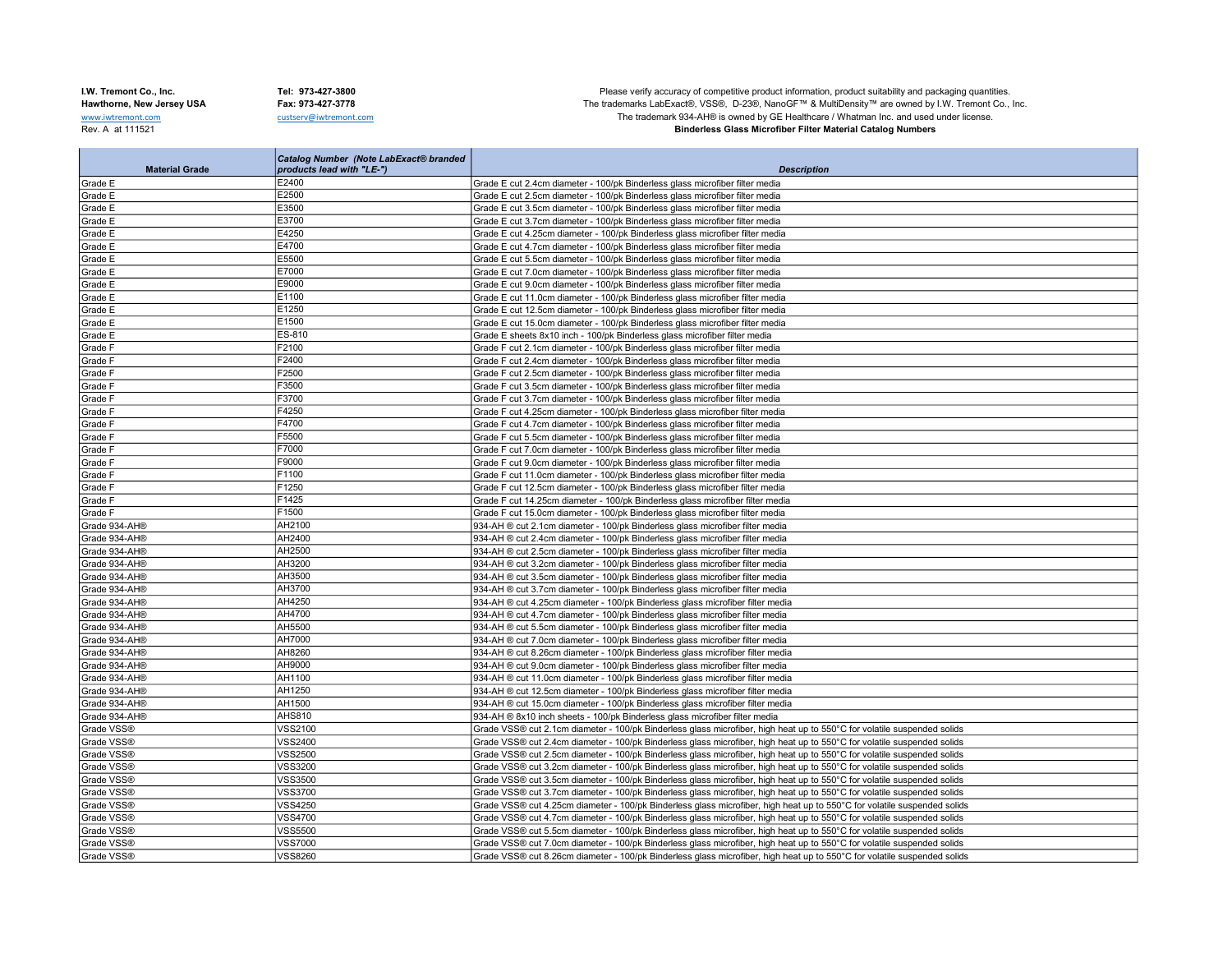I.W. Tremont Co., Inc. Tel: 973-427-3800 Tel: 973-427-3800 Please verify accuracy of competitive product information, product suitability and packaging quantities.<br>Hawthorne, New Jersey USA Fax: 973-427-3778 Fax: 973-427-Hawthorne, New Jersey USA Fax: 973-427-3778 Fax: 973-427-3778 The trademarks LabExact®, VSS®, D-23®, NanoGF™ & MultiDensity™ are owned by I.W. Tremont Co., Inc.<br>We are only of the trademarks LabExact®, VSS®, D-23®, NanoGF www.iwtremont.com custserv@iwtremont.com custserv@iwtremont.com custserv@iwtremont.com custserv@iwtremont.com custserv@iwtremont.com custserv@iwtremont.com custserv@iwtremont.com custserv@iwtremont.com custserv@iwtremont.c **Binderless Glass Microfiber Filter Material Catalog Numbers** 

| Grade VSS®<br><b>VSS9000</b><br>Grade VSS® cut 9.0cm diameter - 100/pk Binderless glass microfiber, high heat up to 550°C for volatile suspended solids<br>Grade VSS®<br><b>VSS1020</b><br>Grade VSS® cut 10.20cm diameter - 100/pk Binderless glass microfiber, high heat up to 550°C for volatile suspended solids<br>Grade VSS®<br>VSS1100<br>Grade VSS® cut 11.0cm diameter - 100/pk Binderless glass microfiber, high heat up to 550°C for volatile suspended solids<br>Grade VSS®<br>Grade VSS® cut 12.5cm diameter - 100/pk Binderless glass microfiber, high heat up to 550°C for volatile suspended solids<br>VSS1250<br>Grade VSS®<br>VSS1500<br>Grade VSS® cut 15.0cm diameter - 100/pk Binderless glass microfiber, high heat up to 550°C for volatile suspended solids<br>Grade VSS®<br>VSSS810<br>Grade VSS® cut 8 x 10 inch sheets - 100/pk Binderless glass microfiber, high heat up to 550°C for volatile suspended solids<br>TSS2100<br>Grade TSS cut to 2.1cm diameter - 100/pk Binderless glass microfiber for determination of total suspended solids<br>Grade TSS<br><b>TSS2400</b><br>Grade TSS cut to 2.4cm diameter - 100/pk Binderless glass microfiber for determination of total suspended solids<br>Grade TSS<br><b>TSS2500</b><br>Grade TSS<br>Grade TSS cut to 2.5cm diameter - 100/pk Binderless glass microfiber for determination of total suspended solids<br>Grade TSS<br><b>TSS3200</b><br>Grade TSS cut to 3.2cm diameter - 100/pk Binderless glass microfiber for determination of total suspended solids<br><b>TSS3500</b><br>Grade TSS<br>Grade TSS cut to 3.5cm diameter - 100/pk Binderless glass microfiber for determination of total suspended solids<br><b>TSS3700</b><br>Grade TSS<br>Grade TSS cut to 3.7cm diameter - 100/pk Binderless glass microfiber for determination of total suspended solids<br>Grade TSS<br><b>TSS4250</b><br>Grade TSS cut to 4.25cm diameter - 100/pk Binderless glass microfiber for determination of total suspended solids<br><b>TSS4700</b><br>Grade TSS<br>Grade TSS cut to 4.7cm diameter - 100/pk Binderless glass microfiber for determination of total suspended solids<br><b>TSS5500</b><br>Grade TSS<br>Grade TSS cut to 5.5cm diameter - 100/pk Binderless glass microfiber for determination of total suspended solids<br><b>TSS7000</b><br>Grade TSS cut to 7.0cm diameter - 100/pk Binderless glass microfiber for determination of total suspended solids<br>Grade TSS<br><b>TSS8260</b><br>Grade TSS<br>Grade TSS cut to 8.26cm diameter - 100/pk Binderless glass microfiber for determination of total suspended solids<br><b>TSS9000</b><br>Grade TSS<br>Grade TSS cut to 9.0cm diameter - 100/pk Binderless glass microfiber for determination of total suspended solids<br><b>TSS1020</b><br>Grade TSS<br>Grade TSS cut to 10.20cm diameter - 100/pk Binderless glass microfiber for determination of total suspended solids<br>TSS1100<br>Grade TSS cut to 11.0cm diameter - 100/pk Binderless glass microfiber for determination of total suspended solids<br>Grade TSS<br><b>TSS1250</b><br>Grade TSS cut to 12.5cm diameter - 100/pk Binderless glass microfiber for determination of total suspended solids<br>Grade TSS<br><b>TSS1500</b><br>Grade TSS cut to 15.0cm diameter - 100/pk Binderless glass microfiber for determination of total suspended solids<br>Grade TSS<br><b>TSSS810</b><br>Grade TSS<br>Grade TSS cut to 8 x 10 inch sheets - 100/pk Binderless glass microfiber for determination of total suspended solids<br>AE2100<br>Grade A-E<br>Grade A-E cut 2.1cm diameter - 100/pk Binderless glass microfiber filter media<br>AE2400<br>Grade A-E<br>Grade A-E cut 2.4cm diameter - 100/pk Binderless glass microfiber filter media<br>AE2500<br>Grade A-E<br>Grade A-E cut 2.5cm diameter - 100/pk Binderless glass microfiber filter media<br>AE3500<br>Grade A-E<br>Grade A-E cut 3.5cm diameter - 100/pk Binderless glass microfiber filter media<br>AE3700<br>Grade A-E<br>Grade A-E cut 3.7cm diameter - 100/pk Binderless glass microfiber filter media<br>AE4250<br>Grade A-E<br>Grade A-E cut 4.25cm diameter - 100/pk Binderless glass microfiber filter media<br>AE4700<br>Grade A-E<br>Grade A-E cut 4.7cm diameter - 100/pk Binderless glass microfiber filter media<br>AE5500<br>Grade A-E<br>Grade A-E cut 5.5cm diameter - 100/pk Binderless glass microfiber filter media<br>Grade A-E<br><b>AE7000</b><br>Grade A-E cut 7.0cm diameter - 100/pk Binderless glass microfiber filter media<br>AE9000<br>Grade A-E<br>Grade A-E cut 9.0cm diameter - 100/pk Binderless glass microfiber filter media<br>AE1100<br>Grade A-E<br>Grade A-E cut 11.0cm diameter - 100/pk Binderless glass microfiber filter media<br>AE1250<br>Grade A-E<br>Grade A-E cut 12.5cm diameter - 100/pk Binderless glass microfiber filter media<br>AE1500<br>Grade A-E<br>Grade A-E cut 15.0cm diameter - 100/pk Binderless glass microfiber filter media<br><b>AES810</b><br>Grade A-E<br>Grade A-E cut 8x10 inch sheets - 100/pk Binderless glass microfiber filter media<br>A83-2100<br>Grade A-83<br>NanoGF™ Binderless Grade A-83 glass fiber filter media, 0.5micron retention, 2.1cm diameter - 100/pk<br>Grade A-83<br>A83-2400<br>NanoGF™ Binderless Grade A-83 glass fiber filter media, 0.5micron retention, 2.4cm diameter - 100/pk<br>A83-2500<br>Grade A-83<br>NanoGF™ Binderless Grade A-83 glass fiber filter media, 0.5micron retention, 2.5cm diameter - 100/pk<br>A83-3200<br>Grade A-83<br>NanoGF™ Binderless Grade A-83 glass fiber filter media, 0.5micron retention, 3.2cm diameter - 100/pk<br>Grade A-83<br>A83-3500<br>NanoGF™ Binderless Grade A-83 glass fiber filter media, 0.5micron retention, 3.5cm diameter - 100/pk<br>Grade A-83<br>A83-3700<br>NanoGF™ Binderless Grade A-83 glass fiber filter media, 0.5micron retention, 3.7cm diameter - 100/pk<br>Grade A-83<br>A83-4250<br>NanoGF™ Binderless Grade A-83 glass fiber filter media, 0.5micron retention, 4.25cm diameter - 100/pk<br>Grade A-83<br>A83-4700<br>NanoGF™ Binderless Grade A-83 glass fiber filter media, 0.5micron retention, 4.7cm diameter - 100/pk<br>Grade A-83<br>A83-5500<br>NanoGF™ Binderless Grade A-83 glass fiber filter media, 0.5micron retention, 5.5cm diameter - 100/pk<br>Grade A-83<br>A83-7000<br>NanoGF™ Binderless Grade A-83 glass fiber filter media, 0.5micron retention, 7.0cm diameter - 100/pk<br>A83-9000<br>Grade A-83<br>NanoGF™ Binderless Grade A-83 glass fiber filter media, 0.5micron retention, 9.0cm diameter - 100/pk<br>Grade A-83<br>A83-1100<br>NanoGF™ Binderless Grade A-83 glass fiber filter media, 0.5micron retention, 11.0cm diameter - 100/pk<br>Grade A-83<br>A83-1250<br>NanoGF™ Binderless Grade A-83 glass fiber filter media, 0.5micron retention, 12.5cm diameter - 100/pk<br>Grade A-83<br>A83-1500<br>NanoGF™ Binderless Grade A-83 glass fiber filter media, 0.5micron retention, 15.0cm diameter - 100/pk | <b>Material Grade</b> | <b>Catalog Number (Note LabExact® branded</b> |                                                                                                                    |
|-----------------------------------------------------------------------------------------------------------------------------------------------------------------------------------------------------------------------------------------------------------------------------------------------------------------------------------------------------------------------------------------------------------------------------------------------------------------------------------------------------------------------------------------------------------------------------------------------------------------------------------------------------------------------------------------------------------------------------------------------------------------------------------------------------------------------------------------------------------------------------------------------------------------------------------------------------------------------------------------------------------------------------------------------------------------------------------------------------------------------------------------------------------------------------------------------------------------------------------------------------------------------------------------------------------------------------------------------------------------------------------------------------------------------------------------------------------------------------------------------------------------------------------------------------------------------------------------------------------------------------------------------------------------------------------------------------------------------------------------------------------------------------------------------------------------------------------------------------------------------------------------------------------------------------------------------------------------------------------------------------------------------------------------------------------------------------------------------------------------------------------------------------------------------------------------------------------------------------------------------------------------------------------------------------------------------------------------------------------------------------------------------------------------------------------------------------------------------------------------------------------------------------------------------------------------------------------------------------------------------------------------------------------------------------------------------------------------------------------------------------------------------------------------------------------------------------------------------------------------------------------------------------------------------------------------------------------------------------------------------------------------------------------------------------------------------------------------------------------------------------------------------------------------------------------------------------------------------------------------------------------------------------------------------------------------------------------------------------------------------------------------------------------------------------------------------------------------------------------------------------------------------------------------------------------------------------------------------------------------------------------------------------------------------------------------------------------------------------------------------------------------------------------------------------------------------------------------------------------------------------------------------------------------------------------------------------------------------------------------------------------------------------------------------------------------------------------------------------------------------------------------------------------------------------------------------------------------------------------------------------------------------------------------------------------------------------------------------------------------------------------------------------------------------------------------------------------------------------------------------------------------------------------------------------------------------------------------------------------------------------------------------------------------------------------------------------------------------------------------------------------------------------------------------------------------------------------------------------------------------------------------------------------------------------------------------------------------------------------------------------------------------------------------------------------------------------------------------------------------------------------------------------------------------------------------------------------------------------------------------------------------------------------------------------------------------------------------------------------------------------------------------------------------------------------------------------------------------------------------------------------------------------------------------------------------------------------------------------------------------------------------------------------------------------------------------------------------------------------------------------------------------------------------------------------------------------------------------------------------------------------------------------------------------------------------------------------------------------------------------------------------------------------------------------------------------------------------------------------------------------------------------------------------------------------------------------------------------------------------------------------------------------------------------------------------------------------------------------------------------------------------------------------------------------------------------------------------------------------------------------------------------------------------------------------------------------------------------------------------------------------------------------------------------------------------------------------------------------------------------------------------------------------------------------------------------------------------------------------------------------------------------------------------------------------------------------------------------------------------------|-----------------------|-----------------------------------------------|--------------------------------------------------------------------------------------------------------------------|
|                                                                                                                                                                                                                                                                                                                                                                                                                                                                                                                                                                                                                                                                                                                                                                                                                                                                                                                                                                                                                                                                                                                                                                                                                                                                                                                                                                                                                                                                                                                                                                                                                                                                                                                                                                                                                                                                                                                                                                                                                                                                                                                                                                                                                                                                                                                                                                                                                                                                                                                                                                                                                                                                                                                                                                                                                                                                                                                                                                                                                                                                                                                                                                                                                                                                                                                                                                                                                                                                                                                                                                                                                                                                                                                                                                                                                                                                                                                                                                                                                                                                                                                                                                                                                                                                                                                                                                                                                                                                                                                                                                                                                                                                                                                                                                                                                                                                                                                                                                                                                                                                                                                                                                                                                                                                                                                                                                                                                                                                                                                                                                                                                                                                                                                                                                                                                                                                                                                                                                                                                                                                                                                                                                                                                                                                                                                                                                                                                                                                                                                                                                                                                                                                                                                                                                                                                                                                                                                                                                                               |                       | products lead with "LE-")                     | <b>Description</b>                                                                                                 |
|                                                                                                                                                                                                                                                                                                                                                                                                                                                                                                                                                                                                                                                                                                                                                                                                                                                                                                                                                                                                                                                                                                                                                                                                                                                                                                                                                                                                                                                                                                                                                                                                                                                                                                                                                                                                                                                                                                                                                                                                                                                                                                                                                                                                                                                                                                                                                                                                                                                                                                                                                                                                                                                                                                                                                                                                                                                                                                                                                                                                                                                                                                                                                                                                                                                                                                                                                                                                                                                                                                                                                                                                                                                                                                                                                                                                                                                                                                                                                                                                                                                                                                                                                                                                                                                                                                                                                                                                                                                                                                                                                                                                                                                                                                                                                                                                                                                                                                                                                                                                                                                                                                                                                                                                                                                                                                                                                                                                                                                                                                                                                                                                                                                                                                                                                                                                                                                                                                                                                                                                                                                                                                                                                                                                                                                                                                                                                                                                                                                                                                                                                                                                                                                                                                                                                                                                                                                                                                                                                                                               |                       |                                               |                                                                                                                    |
|                                                                                                                                                                                                                                                                                                                                                                                                                                                                                                                                                                                                                                                                                                                                                                                                                                                                                                                                                                                                                                                                                                                                                                                                                                                                                                                                                                                                                                                                                                                                                                                                                                                                                                                                                                                                                                                                                                                                                                                                                                                                                                                                                                                                                                                                                                                                                                                                                                                                                                                                                                                                                                                                                                                                                                                                                                                                                                                                                                                                                                                                                                                                                                                                                                                                                                                                                                                                                                                                                                                                                                                                                                                                                                                                                                                                                                                                                                                                                                                                                                                                                                                                                                                                                                                                                                                                                                                                                                                                                                                                                                                                                                                                                                                                                                                                                                                                                                                                                                                                                                                                                                                                                                                                                                                                                                                                                                                                                                                                                                                                                                                                                                                                                                                                                                                                                                                                                                                                                                                                                                                                                                                                                                                                                                                                                                                                                                                                                                                                                                                                                                                                                                                                                                                                                                                                                                                                                                                                                                                               |                       |                                               |                                                                                                                    |
|                                                                                                                                                                                                                                                                                                                                                                                                                                                                                                                                                                                                                                                                                                                                                                                                                                                                                                                                                                                                                                                                                                                                                                                                                                                                                                                                                                                                                                                                                                                                                                                                                                                                                                                                                                                                                                                                                                                                                                                                                                                                                                                                                                                                                                                                                                                                                                                                                                                                                                                                                                                                                                                                                                                                                                                                                                                                                                                                                                                                                                                                                                                                                                                                                                                                                                                                                                                                                                                                                                                                                                                                                                                                                                                                                                                                                                                                                                                                                                                                                                                                                                                                                                                                                                                                                                                                                                                                                                                                                                                                                                                                                                                                                                                                                                                                                                                                                                                                                                                                                                                                                                                                                                                                                                                                                                                                                                                                                                                                                                                                                                                                                                                                                                                                                                                                                                                                                                                                                                                                                                                                                                                                                                                                                                                                                                                                                                                                                                                                                                                                                                                                                                                                                                                                                                                                                                                                                                                                                                                               |                       |                                               |                                                                                                                    |
|                                                                                                                                                                                                                                                                                                                                                                                                                                                                                                                                                                                                                                                                                                                                                                                                                                                                                                                                                                                                                                                                                                                                                                                                                                                                                                                                                                                                                                                                                                                                                                                                                                                                                                                                                                                                                                                                                                                                                                                                                                                                                                                                                                                                                                                                                                                                                                                                                                                                                                                                                                                                                                                                                                                                                                                                                                                                                                                                                                                                                                                                                                                                                                                                                                                                                                                                                                                                                                                                                                                                                                                                                                                                                                                                                                                                                                                                                                                                                                                                                                                                                                                                                                                                                                                                                                                                                                                                                                                                                                                                                                                                                                                                                                                                                                                                                                                                                                                                                                                                                                                                                                                                                                                                                                                                                                                                                                                                                                                                                                                                                                                                                                                                                                                                                                                                                                                                                                                                                                                                                                                                                                                                                                                                                                                                                                                                                                                                                                                                                                                                                                                                                                                                                                                                                                                                                                                                                                                                                                                               |                       |                                               |                                                                                                                    |
|                                                                                                                                                                                                                                                                                                                                                                                                                                                                                                                                                                                                                                                                                                                                                                                                                                                                                                                                                                                                                                                                                                                                                                                                                                                                                                                                                                                                                                                                                                                                                                                                                                                                                                                                                                                                                                                                                                                                                                                                                                                                                                                                                                                                                                                                                                                                                                                                                                                                                                                                                                                                                                                                                                                                                                                                                                                                                                                                                                                                                                                                                                                                                                                                                                                                                                                                                                                                                                                                                                                                                                                                                                                                                                                                                                                                                                                                                                                                                                                                                                                                                                                                                                                                                                                                                                                                                                                                                                                                                                                                                                                                                                                                                                                                                                                                                                                                                                                                                                                                                                                                                                                                                                                                                                                                                                                                                                                                                                                                                                                                                                                                                                                                                                                                                                                                                                                                                                                                                                                                                                                                                                                                                                                                                                                                                                                                                                                                                                                                                                                                                                                                                                                                                                                                                                                                                                                                                                                                                                                               |                       |                                               |                                                                                                                    |
|                                                                                                                                                                                                                                                                                                                                                                                                                                                                                                                                                                                                                                                                                                                                                                                                                                                                                                                                                                                                                                                                                                                                                                                                                                                                                                                                                                                                                                                                                                                                                                                                                                                                                                                                                                                                                                                                                                                                                                                                                                                                                                                                                                                                                                                                                                                                                                                                                                                                                                                                                                                                                                                                                                                                                                                                                                                                                                                                                                                                                                                                                                                                                                                                                                                                                                                                                                                                                                                                                                                                                                                                                                                                                                                                                                                                                                                                                                                                                                                                                                                                                                                                                                                                                                                                                                                                                                                                                                                                                                                                                                                                                                                                                                                                                                                                                                                                                                                                                                                                                                                                                                                                                                                                                                                                                                                                                                                                                                                                                                                                                                                                                                                                                                                                                                                                                                                                                                                                                                                                                                                                                                                                                                                                                                                                                                                                                                                                                                                                                                                                                                                                                                                                                                                                                                                                                                                                                                                                                                                               |                       |                                               |                                                                                                                    |
|                                                                                                                                                                                                                                                                                                                                                                                                                                                                                                                                                                                                                                                                                                                                                                                                                                                                                                                                                                                                                                                                                                                                                                                                                                                                                                                                                                                                                                                                                                                                                                                                                                                                                                                                                                                                                                                                                                                                                                                                                                                                                                                                                                                                                                                                                                                                                                                                                                                                                                                                                                                                                                                                                                                                                                                                                                                                                                                                                                                                                                                                                                                                                                                                                                                                                                                                                                                                                                                                                                                                                                                                                                                                                                                                                                                                                                                                                                                                                                                                                                                                                                                                                                                                                                                                                                                                                                                                                                                                                                                                                                                                                                                                                                                                                                                                                                                                                                                                                                                                                                                                                                                                                                                                                                                                                                                                                                                                                                                                                                                                                                                                                                                                                                                                                                                                                                                                                                                                                                                                                                                                                                                                                                                                                                                                                                                                                                                                                                                                                                                                                                                                                                                                                                                                                                                                                                                                                                                                                                                               |                       |                                               |                                                                                                                    |
|                                                                                                                                                                                                                                                                                                                                                                                                                                                                                                                                                                                                                                                                                                                                                                                                                                                                                                                                                                                                                                                                                                                                                                                                                                                                                                                                                                                                                                                                                                                                                                                                                                                                                                                                                                                                                                                                                                                                                                                                                                                                                                                                                                                                                                                                                                                                                                                                                                                                                                                                                                                                                                                                                                                                                                                                                                                                                                                                                                                                                                                                                                                                                                                                                                                                                                                                                                                                                                                                                                                                                                                                                                                                                                                                                                                                                                                                                                                                                                                                                                                                                                                                                                                                                                                                                                                                                                                                                                                                                                                                                                                                                                                                                                                                                                                                                                                                                                                                                                                                                                                                                                                                                                                                                                                                                                                                                                                                                                                                                                                                                                                                                                                                                                                                                                                                                                                                                                                                                                                                                                                                                                                                                                                                                                                                                                                                                                                                                                                                                                                                                                                                                                                                                                                                                                                                                                                                                                                                                                                               |                       |                                               |                                                                                                                    |
|                                                                                                                                                                                                                                                                                                                                                                                                                                                                                                                                                                                                                                                                                                                                                                                                                                                                                                                                                                                                                                                                                                                                                                                                                                                                                                                                                                                                                                                                                                                                                                                                                                                                                                                                                                                                                                                                                                                                                                                                                                                                                                                                                                                                                                                                                                                                                                                                                                                                                                                                                                                                                                                                                                                                                                                                                                                                                                                                                                                                                                                                                                                                                                                                                                                                                                                                                                                                                                                                                                                                                                                                                                                                                                                                                                                                                                                                                                                                                                                                                                                                                                                                                                                                                                                                                                                                                                                                                                                                                                                                                                                                                                                                                                                                                                                                                                                                                                                                                                                                                                                                                                                                                                                                                                                                                                                                                                                                                                                                                                                                                                                                                                                                                                                                                                                                                                                                                                                                                                                                                                                                                                                                                                                                                                                                                                                                                                                                                                                                                                                                                                                                                                                                                                                                                                                                                                                                                                                                                                                               |                       |                                               |                                                                                                                    |
|                                                                                                                                                                                                                                                                                                                                                                                                                                                                                                                                                                                                                                                                                                                                                                                                                                                                                                                                                                                                                                                                                                                                                                                                                                                                                                                                                                                                                                                                                                                                                                                                                                                                                                                                                                                                                                                                                                                                                                                                                                                                                                                                                                                                                                                                                                                                                                                                                                                                                                                                                                                                                                                                                                                                                                                                                                                                                                                                                                                                                                                                                                                                                                                                                                                                                                                                                                                                                                                                                                                                                                                                                                                                                                                                                                                                                                                                                                                                                                                                                                                                                                                                                                                                                                                                                                                                                                                                                                                                                                                                                                                                                                                                                                                                                                                                                                                                                                                                                                                                                                                                                                                                                                                                                                                                                                                                                                                                                                                                                                                                                                                                                                                                                                                                                                                                                                                                                                                                                                                                                                                                                                                                                                                                                                                                                                                                                                                                                                                                                                                                                                                                                                                                                                                                                                                                                                                                                                                                                                                               |                       |                                               |                                                                                                                    |
|                                                                                                                                                                                                                                                                                                                                                                                                                                                                                                                                                                                                                                                                                                                                                                                                                                                                                                                                                                                                                                                                                                                                                                                                                                                                                                                                                                                                                                                                                                                                                                                                                                                                                                                                                                                                                                                                                                                                                                                                                                                                                                                                                                                                                                                                                                                                                                                                                                                                                                                                                                                                                                                                                                                                                                                                                                                                                                                                                                                                                                                                                                                                                                                                                                                                                                                                                                                                                                                                                                                                                                                                                                                                                                                                                                                                                                                                                                                                                                                                                                                                                                                                                                                                                                                                                                                                                                                                                                                                                                                                                                                                                                                                                                                                                                                                                                                                                                                                                                                                                                                                                                                                                                                                                                                                                                                                                                                                                                                                                                                                                                                                                                                                                                                                                                                                                                                                                                                                                                                                                                                                                                                                                                                                                                                                                                                                                                                                                                                                                                                                                                                                                                                                                                                                                                                                                                                                                                                                                                                               |                       |                                               |                                                                                                                    |
|                                                                                                                                                                                                                                                                                                                                                                                                                                                                                                                                                                                                                                                                                                                                                                                                                                                                                                                                                                                                                                                                                                                                                                                                                                                                                                                                                                                                                                                                                                                                                                                                                                                                                                                                                                                                                                                                                                                                                                                                                                                                                                                                                                                                                                                                                                                                                                                                                                                                                                                                                                                                                                                                                                                                                                                                                                                                                                                                                                                                                                                                                                                                                                                                                                                                                                                                                                                                                                                                                                                                                                                                                                                                                                                                                                                                                                                                                                                                                                                                                                                                                                                                                                                                                                                                                                                                                                                                                                                                                                                                                                                                                                                                                                                                                                                                                                                                                                                                                                                                                                                                                                                                                                                                                                                                                                                                                                                                                                                                                                                                                                                                                                                                                                                                                                                                                                                                                                                                                                                                                                                                                                                                                                                                                                                                                                                                                                                                                                                                                                                                                                                                                                                                                                                                                                                                                                                                                                                                                                                               |                       |                                               |                                                                                                                    |
|                                                                                                                                                                                                                                                                                                                                                                                                                                                                                                                                                                                                                                                                                                                                                                                                                                                                                                                                                                                                                                                                                                                                                                                                                                                                                                                                                                                                                                                                                                                                                                                                                                                                                                                                                                                                                                                                                                                                                                                                                                                                                                                                                                                                                                                                                                                                                                                                                                                                                                                                                                                                                                                                                                                                                                                                                                                                                                                                                                                                                                                                                                                                                                                                                                                                                                                                                                                                                                                                                                                                                                                                                                                                                                                                                                                                                                                                                                                                                                                                                                                                                                                                                                                                                                                                                                                                                                                                                                                                                                                                                                                                                                                                                                                                                                                                                                                                                                                                                                                                                                                                                                                                                                                                                                                                                                                                                                                                                                                                                                                                                                                                                                                                                                                                                                                                                                                                                                                                                                                                                                                                                                                                                                                                                                                                                                                                                                                                                                                                                                                                                                                                                                                                                                                                                                                                                                                                                                                                                                                               |                       |                                               |                                                                                                                    |
|                                                                                                                                                                                                                                                                                                                                                                                                                                                                                                                                                                                                                                                                                                                                                                                                                                                                                                                                                                                                                                                                                                                                                                                                                                                                                                                                                                                                                                                                                                                                                                                                                                                                                                                                                                                                                                                                                                                                                                                                                                                                                                                                                                                                                                                                                                                                                                                                                                                                                                                                                                                                                                                                                                                                                                                                                                                                                                                                                                                                                                                                                                                                                                                                                                                                                                                                                                                                                                                                                                                                                                                                                                                                                                                                                                                                                                                                                                                                                                                                                                                                                                                                                                                                                                                                                                                                                                                                                                                                                                                                                                                                                                                                                                                                                                                                                                                                                                                                                                                                                                                                                                                                                                                                                                                                                                                                                                                                                                                                                                                                                                                                                                                                                                                                                                                                                                                                                                                                                                                                                                                                                                                                                                                                                                                                                                                                                                                                                                                                                                                                                                                                                                                                                                                                                                                                                                                                                                                                                                                               |                       |                                               |                                                                                                                    |
|                                                                                                                                                                                                                                                                                                                                                                                                                                                                                                                                                                                                                                                                                                                                                                                                                                                                                                                                                                                                                                                                                                                                                                                                                                                                                                                                                                                                                                                                                                                                                                                                                                                                                                                                                                                                                                                                                                                                                                                                                                                                                                                                                                                                                                                                                                                                                                                                                                                                                                                                                                                                                                                                                                                                                                                                                                                                                                                                                                                                                                                                                                                                                                                                                                                                                                                                                                                                                                                                                                                                                                                                                                                                                                                                                                                                                                                                                                                                                                                                                                                                                                                                                                                                                                                                                                                                                                                                                                                                                                                                                                                                                                                                                                                                                                                                                                                                                                                                                                                                                                                                                                                                                                                                                                                                                                                                                                                                                                                                                                                                                                                                                                                                                                                                                                                                                                                                                                                                                                                                                                                                                                                                                                                                                                                                                                                                                                                                                                                                                                                                                                                                                                                                                                                                                                                                                                                                                                                                                                                               |                       |                                               |                                                                                                                    |
|                                                                                                                                                                                                                                                                                                                                                                                                                                                                                                                                                                                                                                                                                                                                                                                                                                                                                                                                                                                                                                                                                                                                                                                                                                                                                                                                                                                                                                                                                                                                                                                                                                                                                                                                                                                                                                                                                                                                                                                                                                                                                                                                                                                                                                                                                                                                                                                                                                                                                                                                                                                                                                                                                                                                                                                                                                                                                                                                                                                                                                                                                                                                                                                                                                                                                                                                                                                                                                                                                                                                                                                                                                                                                                                                                                                                                                                                                                                                                                                                                                                                                                                                                                                                                                                                                                                                                                                                                                                                                                                                                                                                                                                                                                                                                                                                                                                                                                                                                                                                                                                                                                                                                                                                                                                                                                                                                                                                                                                                                                                                                                                                                                                                                                                                                                                                                                                                                                                                                                                                                                                                                                                                                                                                                                                                                                                                                                                                                                                                                                                                                                                                                                                                                                                                                                                                                                                                                                                                                                                               |                       |                                               |                                                                                                                    |
|                                                                                                                                                                                                                                                                                                                                                                                                                                                                                                                                                                                                                                                                                                                                                                                                                                                                                                                                                                                                                                                                                                                                                                                                                                                                                                                                                                                                                                                                                                                                                                                                                                                                                                                                                                                                                                                                                                                                                                                                                                                                                                                                                                                                                                                                                                                                                                                                                                                                                                                                                                                                                                                                                                                                                                                                                                                                                                                                                                                                                                                                                                                                                                                                                                                                                                                                                                                                                                                                                                                                                                                                                                                                                                                                                                                                                                                                                                                                                                                                                                                                                                                                                                                                                                                                                                                                                                                                                                                                                                                                                                                                                                                                                                                                                                                                                                                                                                                                                                                                                                                                                                                                                                                                                                                                                                                                                                                                                                                                                                                                                                                                                                                                                                                                                                                                                                                                                                                                                                                                                                                                                                                                                                                                                                                                                                                                                                                                                                                                                                                                                                                                                                                                                                                                                                                                                                                                                                                                                                                               |                       |                                               |                                                                                                                    |
|                                                                                                                                                                                                                                                                                                                                                                                                                                                                                                                                                                                                                                                                                                                                                                                                                                                                                                                                                                                                                                                                                                                                                                                                                                                                                                                                                                                                                                                                                                                                                                                                                                                                                                                                                                                                                                                                                                                                                                                                                                                                                                                                                                                                                                                                                                                                                                                                                                                                                                                                                                                                                                                                                                                                                                                                                                                                                                                                                                                                                                                                                                                                                                                                                                                                                                                                                                                                                                                                                                                                                                                                                                                                                                                                                                                                                                                                                                                                                                                                                                                                                                                                                                                                                                                                                                                                                                                                                                                                                                                                                                                                                                                                                                                                                                                                                                                                                                                                                                                                                                                                                                                                                                                                                                                                                                                                                                                                                                                                                                                                                                                                                                                                                                                                                                                                                                                                                                                                                                                                                                                                                                                                                                                                                                                                                                                                                                                                                                                                                                                                                                                                                                                                                                                                                                                                                                                                                                                                                                                               |                       |                                               |                                                                                                                    |
|                                                                                                                                                                                                                                                                                                                                                                                                                                                                                                                                                                                                                                                                                                                                                                                                                                                                                                                                                                                                                                                                                                                                                                                                                                                                                                                                                                                                                                                                                                                                                                                                                                                                                                                                                                                                                                                                                                                                                                                                                                                                                                                                                                                                                                                                                                                                                                                                                                                                                                                                                                                                                                                                                                                                                                                                                                                                                                                                                                                                                                                                                                                                                                                                                                                                                                                                                                                                                                                                                                                                                                                                                                                                                                                                                                                                                                                                                                                                                                                                                                                                                                                                                                                                                                                                                                                                                                                                                                                                                                                                                                                                                                                                                                                                                                                                                                                                                                                                                                                                                                                                                                                                                                                                                                                                                                                                                                                                                                                                                                                                                                                                                                                                                                                                                                                                                                                                                                                                                                                                                                                                                                                                                                                                                                                                                                                                                                                                                                                                                                                                                                                                                                                                                                                                                                                                                                                                                                                                                                                               |                       |                                               |                                                                                                                    |
|                                                                                                                                                                                                                                                                                                                                                                                                                                                                                                                                                                                                                                                                                                                                                                                                                                                                                                                                                                                                                                                                                                                                                                                                                                                                                                                                                                                                                                                                                                                                                                                                                                                                                                                                                                                                                                                                                                                                                                                                                                                                                                                                                                                                                                                                                                                                                                                                                                                                                                                                                                                                                                                                                                                                                                                                                                                                                                                                                                                                                                                                                                                                                                                                                                                                                                                                                                                                                                                                                                                                                                                                                                                                                                                                                                                                                                                                                                                                                                                                                                                                                                                                                                                                                                                                                                                                                                                                                                                                                                                                                                                                                                                                                                                                                                                                                                                                                                                                                                                                                                                                                                                                                                                                                                                                                                                                                                                                                                                                                                                                                                                                                                                                                                                                                                                                                                                                                                                                                                                                                                                                                                                                                                                                                                                                                                                                                                                                                                                                                                                                                                                                                                                                                                                                                                                                                                                                                                                                                                                               |                       |                                               |                                                                                                                    |
|                                                                                                                                                                                                                                                                                                                                                                                                                                                                                                                                                                                                                                                                                                                                                                                                                                                                                                                                                                                                                                                                                                                                                                                                                                                                                                                                                                                                                                                                                                                                                                                                                                                                                                                                                                                                                                                                                                                                                                                                                                                                                                                                                                                                                                                                                                                                                                                                                                                                                                                                                                                                                                                                                                                                                                                                                                                                                                                                                                                                                                                                                                                                                                                                                                                                                                                                                                                                                                                                                                                                                                                                                                                                                                                                                                                                                                                                                                                                                                                                                                                                                                                                                                                                                                                                                                                                                                                                                                                                                                                                                                                                                                                                                                                                                                                                                                                                                                                                                                                                                                                                                                                                                                                                                                                                                                                                                                                                                                                                                                                                                                                                                                                                                                                                                                                                                                                                                                                                                                                                                                                                                                                                                                                                                                                                                                                                                                                                                                                                                                                                                                                                                                                                                                                                                                                                                                                                                                                                                                                               |                       |                                               |                                                                                                                    |
|                                                                                                                                                                                                                                                                                                                                                                                                                                                                                                                                                                                                                                                                                                                                                                                                                                                                                                                                                                                                                                                                                                                                                                                                                                                                                                                                                                                                                                                                                                                                                                                                                                                                                                                                                                                                                                                                                                                                                                                                                                                                                                                                                                                                                                                                                                                                                                                                                                                                                                                                                                                                                                                                                                                                                                                                                                                                                                                                                                                                                                                                                                                                                                                                                                                                                                                                                                                                                                                                                                                                                                                                                                                                                                                                                                                                                                                                                                                                                                                                                                                                                                                                                                                                                                                                                                                                                                                                                                                                                                                                                                                                                                                                                                                                                                                                                                                                                                                                                                                                                                                                                                                                                                                                                                                                                                                                                                                                                                                                                                                                                                                                                                                                                                                                                                                                                                                                                                                                                                                                                                                                                                                                                                                                                                                                                                                                                                                                                                                                                                                                                                                                                                                                                                                                                                                                                                                                                                                                                                                               |                       |                                               |                                                                                                                    |
|                                                                                                                                                                                                                                                                                                                                                                                                                                                                                                                                                                                                                                                                                                                                                                                                                                                                                                                                                                                                                                                                                                                                                                                                                                                                                                                                                                                                                                                                                                                                                                                                                                                                                                                                                                                                                                                                                                                                                                                                                                                                                                                                                                                                                                                                                                                                                                                                                                                                                                                                                                                                                                                                                                                                                                                                                                                                                                                                                                                                                                                                                                                                                                                                                                                                                                                                                                                                                                                                                                                                                                                                                                                                                                                                                                                                                                                                                                                                                                                                                                                                                                                                                                                                                                                                                                                                                                                                                                                                                                                                                                                                                                                                                                                                                                                                                                                                                                                                                                                                                                                                                                                                                                                                                                                                                                                                                                                                                                                                                                                                                                                                                                                                                                                                                                                                                                                                                                                                                                                                                                                                                                                                                                                                                                                                                                                                                                                                                                                                                                                                                                                                                                                                                                                                                                                                                                                                                                                                                                                               |                       |                                               |                                                                                                                    |
|                                                                                                                                                                                                                                                                                                                                                                                                                                                                                                                                                                                                                                                                                                                                                                                                                                                                                                                                                                                                                                                                                                                                                                                                                                                                                                                                                                                                                                                                                                                                                                                                                                                                                                                                                                                                                                                                                                                                                                                                                                                                                                                                                                                                                                                                                                                                                                                                                                                                                                                                                                                                                                                                                                                                                                                                                                                                                                                                                                                                                                                                                                                                                                                                                                                                                                                                                                                                                                                                                                                                                                                                                                                                                                                                                                                                                                                                                                                                                                                                                                                                                                                                                                                                                                                                                                                                                                                                                                                                                                                                                                                                                                                                                                                                                                                                                                                                                                                                                                                                                                                                                                                                                                                                                                                                                                                                                                                                                                                                                                                                                                                                                                                                                                                                                                                                                                                                                                                                                                                                                                                                                                                                                                                                                                                                                                                                                                                                                                                                                                                                                                                                                                                                                                                                                                                                                                                                                                                                                                                               |                       |                                               |                                                                                                                    |
|                                                                                                                                                                                                                                                                                                                                                                                                                                                                                                                                                                                                                                                                                                                                                                                                                                                                                                                                                                                                                                                                                                                                                                                                                                                                                                                                                                                                                                                                                                                                                                                                                                                                                                                                                                                                                                                                                                                                                                                                                                                                                                                                                                                                                                                                                                                                                                                                                                                                                                                                                                                                                                                                                                                                                                                                                                                                                                                                                                                                                                                                                                                                                                                                                                                                                                                                                                                                                                                                                                                                                                                                                                                                                                                                                                                                                                                                                                                                                                                                                                                                                                                                                                                                                                                                                                                                                                                                                                                                                                                                                                                                                                                                                                                                                                                                                                                                                                                                                                                                                                                                                                                                                                                                                                                                                                                                                                                                                                                                                                                                                                                                                                                                                                                                                                                                                                                                                                                                                                                                                                                                                                                                                                                                                                                                                                                                                                                                                                                                                                                                                                                                                                                                                                                                                                                                                                                                                                                                                                                               |                       |                                               |                                                                                                                    |
|                                                                                                                                                                                                                                                                                                                                                                                                                                                                                                                                                                                                                                                                                                                                                                                                                                                                                                                                                                                                                                                                                                                                                                                                                                                                                                                                                                                                                                                                                                                                                                                                                                                                                                                                                                                                                                                                                                                                                                                                                                                                                                                                                                                                                                                                                                                                                                                                                                                                                                                                                                                                                                                                                                                                                                                                                                                                                                                                                                                                                                                                                                                                                                                                                                                                                                                                                                                                                                                                                                                                                                                                                                                                                                                                                                                                                                                                                                                                                                                                                                                                                                                                                                                                                                                                                                                                                                                                                                                                                                                                                                                                                                                                                                                                                                                                                                                                                                                                                                                                                                                                                                                                                                                                                                                                                                                                                                                                                                                                                                                                                                                                                                                                                                                                                                                                                                                                                                                                                                                                                                                                                                                                                                                                                                                                                                                                                                                                                                                                                                                                                                                                                                                                                                                                                                                                                                                                                                                                                                                               |                       |                                               |                                                                                                                    |
|                                                                                                                                                                                                                                                                                                                                                                                                                                                                                                                                                                                                                                                                                                                                                                                                                                                                                                                                                                                                                                                                                                                                                                                                                                                                                                                                                                                                                                                                                                                                                                                                                                                                                                                                                                                                                                                                                                                                                                                                                                                                                                                                                                                                                                                                                                                                                                                                                                                                                                                                                                                                                                                                                                                                                                                                                                                                                                                                                                                                                                                                                                                                                                                                                                                                                                                                                                                                                                                                                                                                                                                                                                                                                                                                                                                                                                                                                                                                                                                                                                                                                                                                                                                                                                                                                                                                                                                                                                                                                                                                                                                                                                                                                                                                                                                                                                                                                                                                                                                                                                                                                                                                                                                                                                                                                                                                                                                                                                                                                                                                                                                                                                                                                                                                                                                                                                                                                                                                                                                                                                                                                                                                                                                                                                                                                                                                                                                                                                                                                                                                                                                                                                                                                                                                                                                                                                                                                                                                                                                               |                       |                                               |                                                                                                                    |
|                                                                                                                                                                                                                                                                                                                                                                                                                                                                                                                                                                                                                                                                                                                                                                                                                                                                                                                                                                                                                                                                                                                                                                                                                                                                                                                                                                                                                                                                                                                                                                                                                                                                                                                                                                                                                                                                                                                                                                                                                                                                                                                                                                                                                                                                                                                                                                                                                                                                                                                                                                                                                                                                                                                                                                                                                                                                                                                                                                                                                                                                                                                                                                                                                                                                                                                                                                                                                                                                                                                                                                                                                                                                                                                                                                                                                                                                                                                                                                                                                                                                                                                                                                                                                                                                                                                                                                                                                                                                                                                                                                                                                                                                                                                                                                                                                                                                                                                                                                                                                                                                                                                                                                                                                                                                                                                                                                                                                                                                                                                                                                                                                                                                                                                                                                                                                                                                                                                                                                                                                                                                                                                                                                                                                                                                                                                                                                                                                                                                                                                                                                                                                                                                                                                                                                                                                                                                                                                                                                                               |                       |                                               |                                                                                                                    |
|                                                                                                                                                                                                                                                                                                                                                                                                                                                                                                                                                                                                                                                                                                                                                                                                                                                                                                                                                                                                                                                                                                                                                                                                                                                                                                                                                                                                                                                                                                                                                                                                                                                                                                                                                                                                                                                                                                                                                                                                                                                                                                                                                                                                                                                                                                                                                                                                                                                                                                                                                                                                                                                                                                                                                                                                                                                                                                                                                                                                                                                                                                                                                                                                                                                                                                                                                                                                                                                                                                                                                                                                                                                                                                                                                                                                                                                                                                                                                                                                                                                                                                                                                                                                                                                                                                                                                                                                                                                                                                                                                                                                                                                                                                                                                                                                                                                                                                                                                                                                                                                                                                                                                                                                                                                                                                                                                                                                                                                                                                                                                                                                                                                                                                                                                                                                                                                                                                                                                                                                                                                                                                                                                                                                                                                                                                                                                                                                                                                                                                                                                                                                                                                                                                                                                                                                                                                                                                                                                                                               |                       |                                               |                                                                                                                    |
|                                                                                                                                                                                                                                                                                                                                                                                                                                                                                                                                                                                                                                                                                                                                                                                                                                                                                                                                                                                                                                                                                                                                                                                                                                                                                                                                                                                                                                                                                                                                                                                                                                                                                                                                                                                                                                                                                                                                                                                                                                                                                                                                                                                                                                                                                                                                                                                                                                                                                                                                                                                                                                                                                                                                                                                                                                                                                                                                                                                                                                                                                                                                                                                                                                                                                                                                                                                                                                                                                                                                                                                                                                                                                                                                                                                                                                                                                                                                                                                                                                                                                                                                                                                                                                                                                                                                                                                                                                                                                                                                                                                                                                                                                                                                                                                                                                                                                                                                                                                                                                                                                                                                                                                                                                                                                                                                                                                                                                                                                                                                                                                                                                                                                                                                                                                                                                                                                                                                                                                                                                                                                                                                                                                                                                                                                                                                                                                                                                                                                                                                                                                                                                                                                                                                                                                                                                                                                                                                                                                               |                       |                                               |                                                                                                                    |
|                                                                                                                                                                                                                                                                                                                                                                                                                                                                                                                                                                                                                                                                                                                                                                                                                                                                                                                                                                                                                                                                                                                                                                                                                                                                                                                                                                                                                                                                                                                                                                                                                                                                                                                                                                                                                                                                                                                                                                                                                                                                                                                                                                                                                                                                                                                                                                                                                                                                                                                                                                                                                                                                                                                                                                                                                                                                                                                                                                                                                                                                                                                                                                                                                                                                                                                                                                                                                                                                                                                                                                                                                                                                                                                                                                                                                                                                                                                                                                                                                                                                                                                                                                                                                                                                                                                                                                                                                                                                                                                                                                                                                                                                                                                                                                                                                                                                                                                                                                                                                                                                                                                                                                                                                                                                                                                                                                                                                                                                                                                                                                                                                                                                                                                                                                                                                                                                                                                                                                                                                                                                                                                                                                                                                                                                                                                                                                                                                                                                                                                                                                                                                                                                                                                                                                                                                                                                                                                                                                                               |                       |                                               |                                                                                                                    |
|                                                                                                                                                                                                                                                                                                                                                                                                                                                                                                                                                                                                                                                                                                                                                                                                                                                                                                                                                                                                                                                                                                                                                                                                                                                                                                                                                                                                                                                                                                                                                                                                                                                                                                                                                                                                                                                                                                                                                                                                                                                                                                                                                                                                                                                                                                                                                                                                                                                                                                                                                                                                                                                                                                                                                                                                                                                                                                                                                                                                                                                                                                                                                                                                                                                                                                                                                                                                                                                                                                                                                                                                                                                                                                                                                                                                                                                                                                                                                                                                                                                                                                                                                                                                                                                                                                                                                                                                                                                                                                                                                                                                                                                                                                                                                                                                                                                                                                                                                                                                                                                                                                                                                                                                                                                                                                                                                                                                                                                                                                                                                                                                                                                                                                                                                                                                                                                                                                                                                                                                                                                                                                                                                                                                                                                                                                                                                                                                                                                                                                                                                                                                                                                                                                                                                                                                                                                                                                                                                                                               |                       |                                               |                                                                                                                    |
|                                                                                                                                                                                                                                                                                                                                                                                                                                                                                                                                                                                                                                                                                                                                                                                                                                                                                                                                                                                                                                                                                                                                                                                                                                                                                                                                                                                                                                                                                                                                                                                                                                                                                                                                                                                                                                                                                                                                                                                                                                                                                                                                                                                                                                                                                                                                                                                                                                                                                                                                                                                                                                                                                                                                                                                                                                                                                                                                                                                                                                                                                                                                                                                                                                                                                                                                                                                                                                                                                                                                                                                                                                                                                                                                                                                                                                                                                                                                                                                                                                                                                                                                                                                                                                                                                                                                                                                                                                                                                                                                                                                                                                                                                                                                                                                                                                                                                                                                                                                                                                                                                                                                                                                                                                                                                                                                                                                                                                                                                                                                                                                                                                                                                                                                                                                                                                                                                                                                                                                                                                                                                                                                                                                                                                                                                                                                                                                                                                                                                                                                                                                                                                                                                                                                                                                                                                                                                                                                                                                               |                       |                                               |                                                                                                                    |
|                                                                                                                                                                                                                                                                                                                                                                                                                                                                                                                                                                                                                                                                                                                                                                                                                                                                                                                                                                                                                                                                                                                                                                                                                                                                                                                                                                                                                                                                                                                                                                                                                                                                                                                                                                                                                                                                                                                                                                                                                                                                                                                                                                                                                                                                                                                                                                                                                                                                                                                                                                                                                                                                                                                                                                                                                                                                                                                                                                                                                                                                                                                                                                                                                                                                                                                                                                                                                                                                                                                                                                                                                                                                                                                                                                                                                                                                                                                                                                                                                                                                                                                                                                                                                                                                                                                                                                                                                                                                                                                                                                                                                                                                                                                                                                                                                                                                                                                                                                                                                                                                                                                                                                                                                                                                                                                                                                                                                                                                                                                                                                                                                                                                                                                                                                                                                                                                                                                                                                                                                                                                                                                                                                                                                                                                                                                                                                                                                                                                                                                                                                                                                                                                                                                                                                                                                                                                                                                                                                                               |                       |                                               |                                                                                                                    |
|                                                                                                                                                                                                                                                                                                                                                                                                                                                                                                                                                                                                                                                                                                                                                                                                                                                                                                                                                                                                                                                                                                                                                                                                                                                                                                                                                                                                                                                                                                                                                                                                                                                                                                                                                                                                                                                                                                                                                                                                                                                                                                                                                                                                                                                                                                                                                                                                                                                                                                                                                                                                                                                                                                                                                                                                                                                                                                                                                                                                                                                                                                                                                                                                                                                                                                                                                                                                                                                                                                                                                                                                                                                                                                                                                                                                                                                                                                                                                                                                                                                                                                                                                                                                                                                                                                                                                                                                                                                                                                                                                                                                                                                                                                                                                                                                                                                                                                                                                                                                                                                                                                                                                                                                                                                                                                                                                                                                                                                                                                                                                                                                                                                                                                                                                                                                                                                                                                                                                                                                                                                                                                                                                                                                                                                                                                                                                                                                                                                                                                                                                                                                                                                                                                                                                                                                                                                                                                                                                                                               |                       |                                               |                                                                                                                    |
|                                                                                                                                                                                                                                                                                                                                                                                                                                                                                                                                                                                                                                                                                                                                                                                                                                                                                                                                                                                                                                                                                                                                                                                                                                                                                                                                                                                                                                                                                                                                                                                                                                                                                                                                                                                                                                                                                                                                                                                                                                                                                                                                                                                                                                                                                                                                                                                                                                                                                                                                                                                                                                                                                                                                                                                                                                                                                                                                                                                                                                                                                                                                                                                                                                                                                                                                                                                                                                                                                                                                                                                                                                                                                                                                                                                                                                                                                                                                                                                                                                                                                                                                                                                                                                                                                                                                                                                                                                                                                                                                                                                                                                                                                                                                                                                                                                                                                                                                                                                                                                                                                                                                                                                                                                                                                                                                                                                                                                                                                                                                                                                                                                                                                                                                                                                                                                                                                                                                                                                                                                                                                                                                                                                                                                                                                                                                                                                                                                                                                                                                                                                                                                                                                                                                                                                                                                                                                                                                                                                               |                       |                                               |                                                                                                                    |
|                                                                                                                                                                                                                                                                                                                                                                                                                                                                                                                                                                                                                                                                                                                                                                                                                                                                                                                                                                                                                                                                                                                                                                                                                                                                                                                                                                                                                                                                                                                                                                                                                                                                                                                                                                                                                                                                                                                                                                                                                                                                                                                                                                                                                                                                                                                                                                                                                                                                                                                                                                                                                                                                                                                                                                                                                                                                                                                                                                                                                                                                                                                                                                                                                                                                                                                                                                                                                                                                                                                                                                                                                                                                                                                                                                                                                                                                                                                                                                                                                                                                                                                                                                                                                                                                                                                                                                                                                                                                                                                                                                                                                                                                                                                                                                                                                                                                                                                                                                                                                                                                                                                                                                                                                                                                                                                                                                                                                                                                                                                                                                                                                                                                                                                                                                                                                                                                                                                                                                                                                                                                                                                                                                                                                                                                                                                                                                                                                                                                                                                                                                                                                                                                                                                                                                                                                                                                                                                                                                                               |                       |                                               |                                                                                                                    |
|                                                                                                                                                                                                                                                                                                                                                                                                                                                                                                                                                                                                                                                                                                                                                                                                                                                                                                                                                                                                                                                                                                                                                                                                                                                                                                                                                                                                                                                                                                                                                                                                                                                                                                                                                                                                                                                                                                                                                                                                                                                                                                                                                                                                                                                                                                                                                                                                                                                                                                                                                                                                                                                                                                                                                                                                                                                                                                                                                                                                                                                                                                                                                                                                                                                                                                                                                                                                                                                                                                                                                                                                                                                                                                                                                                                                                                                                                                                                                                                                                                                                                                                                                                                                                                                                                                                                                                                                                                                                                                                                                                                                                                                                                                                                                                                                                                                                                                                                                                                                                                                                                                                                                                                                                                                                                                                                                                                                                                                                                                                                                                                                                                                                                                                                                                                                                                                                                                                                                                                                                                                                                                                                                                                                                                                                                                                                                                                                                                                                                                                                                                                                                                                                                                                                                                                                                                                                                                                                                                                               |                       |                                               |                                                                                                                    |
|                                                                                                                                                                                                                                                                                                                                                                                                                                                                                                                                                                                                                                                                                                                                                                                                                                                                                                                                                                                                                                                                                                                                                                                                                                                                                                                                                                                                                                                                                                                                                                                                                                                                                                                                                                                                                                                                                                                                                                                                                                                                                                                                                                                                                                                                                                                                                                                                                                                                                                                                                                                                                                                                                                                                                                                                                                                                                                                                                                                                                                                                                                                                                                                                                                                                                                                                                                                                                                                                                                                                                                                                                                                                                                                                                                                                                                                                                                                                                                                                                                                                                                                                                                                                                                                                                                                                                                                                                                                                                                                                                                                                                                                                                                                                                                                                                                                                                                                                                                                                                                                                                                                                                                                                                                                                                                                                                                                                                                                                                                                                                                                                                                                                                                                                                                                                                                                                                                                                                                                                                                                                                                                                                                                                                                                                                                                                                                                                                                                                                                                                                                                                                                                                                                                                                                                                                                                                                                                                                                                               |                       |                                               |                                                                                                                    |
|                                                                                                                                                                                                                                                                                                                                                                                                                                                                                                                                                                                                                                                                                                                                                                                                                                                                                                                                                                                                                                                                                                                                                                                                                                                                                                                                                                                                                                                                                                                                                                                                                                                                                                                                                                                                                                                                                                                                                                                                                                                                                                                                                                                                                                                                                                                                                                                                                                                                                                                                                                                                                                                                                                                                                                                                                                                                                                                                                                                                                                                                                                                                                                                                                                                                                                                                                                                                                                                                                                                                                                                                                                                                                                                                                                                                                                                                                                                                                                                                                                                                                                                                                                                                                                                                                                                                                                                                                                                                                                                                                                                                                                                                                                                                                                                                                                                                                                                                                                                                                                                                                                                                                                                                                                                                                                                                                                                                                                                                                                                                                                                                                                                                                                                                                                                                                                                                                                                                                                                                                                                                                                                                                                                                                                                                                                                                                                                                                                                                                                                                                                                                                                                                                                                                                                                                                                                                                                                                                                                               |                       |                                               |                                                                                                                    |
|                                                                                                                                                                                                                                                                                                                                                                                                                                                                                                                                                                                                                                                                                                                                                                                                                                                                                                                                                                                                                                                                                                                                                                                                                                                                                                                                                                                                                                                                                                                                                                                                                                                                                                                                                                                                                                                                                                                                                                                                                                                                                                                                                                                                                                                                                                                                                                                                                                                                                                                                                                                                                                                                                                                                                                                                                                                                                                                                                                                                                                                                                                                                                                                                                                                                                                                                                                                                                                                                                                                                                                                                                                                                                                                                                                                                                                                                                                                                                                                                                                                                                                                                                                                                                                                                                                                                                                                                                                                                                                                                                                                                                                                                                                                                                                                                                                                                                                                                                                                                                                                                                                                                                                                                                                                                                                                                                                                                                                                                                                                                                                                                                                                                                                                                                                                                                                                                                                                                                                                                                                                                                                                                                                                                                                                                                                                                                                                                                                                                                                                                                                                                                                                                                                                                                                                                                                                                                                                                                                                               |                       |                                               |                                                                                                                    |
|                                                                                                                                                                                                                                                                                                                                                                                                                                                                                                                                                                                                                                                                                                                                                                                                                                                                                                                                                                                                                                                                                                                                                                                                                                                                                                                                                                                                                                                                                                                                                                                                                                                                                                                                                                                                                                                                                                                                                                                                                                                                                                                                                                                                                                                                                                                                                                                                                                                                                                                                                                                                                                                                                                                                                                                                                                                                                                                                                                                                                                                                                                                                                                                                                                                                                                                                                                                                                                                                                                                                                                                                                                                                                                                                                                                                                                                                                                                                                                                                                                                                                                                                                                                                                                                                                                                                                                                                                                                                                                                                                                                                                                                                                                                                                                                                                                                                                                                                                                                                                                                                                                                                                                                                                                                                                                                                                                                                                                                                                                                                                                                                                                                                                                                                                                                                                                                                                                                                                                                                                                                                                                                                                                                                                                                                                                                                                                                                                                                                                                                                                                                                                                                                                                                                                                                                                                                                                                                                                                                               |                       |                                               |                                                                                                                    |
|                                                                                                                                                                                                                                                                                                                                                                                                                                                                                                                                                                                                                                                                                                                                                                                                                                                                                                                                                                                                                                                                                                                                                                                                                                                                                                                                                                                                                                                                                                                                                                                                                                                                                                                                                                                                                                                                                                                                                                                                                                                                                                                                                                                                                                                                                                                                                                                                                                                                                                                                                                                                                                                                                                                                                                                                                                                                                                                                                                                                                                                                                                                                                                                                                                                                                                                                                                                                                                                                                                                                                                                                                                                                                                                                                                                                                                                                                                                                                                                                                                                                                                                                                                                                                                                                                                                                                                                                                                                                                                                                                                                                                                                                                                                                                                                                                                                                                                                                                                                                                                                                                                                                                                                                                                                                                                                                                                                                                                                                                                                                                                                                                                                                                                                                                                                                                                                                                                                                                                                                                                                                                                                                                                                                                                                                                                                                                                                                                                                                                                                                                                                                                                                                                                                                                                                                                                                                                                                                                                                               |                       |                                               |                                                                                                                    |
|                                                                                                                                                                                                                                                                                                                                                                                                                                                                                                                                                                                                                                                                                                                                                                                                                                                                                                                                                                                                                                                                                                                                                                                                                                                                                                                                                                                                                                                                                                                                                                                                                                                                                                                                                                                                                                                                                                                                                                                                                                                                                                                                                                                                                                                                                                                                                                                                                                                                                                                                                                                                                                                                                                                                                                                                                                                                                                                                                                                                                                                                                                                                                                                                                                                                                                                                                                                                                                                                                                                                                                                                                                                                                                                                                                                                                                                                                                                                                                                                                                                                                                                                                                                                                                                                                                                                                                                                                                                                                                                                                                                                                                                                                                                                                                                                                                                                                                                                                                                                                                                                                                                                                                                                                                                                                                                                                                                                                                                                                                                                                                                                                                                                                                                                                                                                                                                                                                                                                                                                                                                                                                                                                                                                                                                                                                                                                                                                                                                                                                                                                                                                                                                                                                                                                                                                                                                                                                                                                                                               |                       |                                               |                                                                                                                    |
|                                                                                                                                                                                                                                                                                                                                                                                                                                                                                                                                                                                                                                                                                                                                                                                                                                                                                                                                                                                                                                                                                                                                                                                                                                                                                                                                                                                                                                                                                                                                                                                                                                                                                                                                                                                                                                                                                                                                                                                                                                                                                                                                                                                                                                                                                                                                                                                                                                                                                                                                                                                                                                                                                                                                                                                                                                                                                                                                                                                                                                                                                                                                                                                                                                                                                                                                                                                                                                                                                                                                                                                                                                                                                                                                                                                                                                                                                                                                                                                                                                                                                                                                                                                                                                                                                                                                                                                                                                                                                                                                                                                                                                                                                                                                                                                                                                                                                                                                                                                                                                                                                                                                                                                                                                                                                                                                                                                                                                                                                                                                                                                                                                                                                                                                                                                                                                                                                                                                                                                                                                                                                                                                                                                                                                                                                                                                                                                                                                                                                                                                                                                                                                                                                                                                                                                                                                                                                                                                                                                               |                       |                                               |                                                                                                                    |
|                                                                                                                                                                                                                                                                                                                                                                                                                                                                                                                                                                                                                                                                                                                                                                                                                                                                                                                                                                                                                                                                                                                                                                                                                                                                                                                                                                                                                                                                                                                                                                                                                                                                                                                                                                                                                                                                                                                                                                                                                                                                                                                                                                                                                                                                                                                                                                                                                                                                                                                                                                                                                                                                                                                                                                                                                                                                                                                                                                                                                                                                                                                                                                                                                                                                                                                                                                                                                                                                                                                                                                                                                                                                                                                                                                                                                                                                                                                                                                                                                                                                                                                                                                                                                                                                                                                                                                                                                                                                                                                                                                                                                                                                                                                                                                                                                                                                                                                                                                                                                                                                                                                                                                                                                                                                                                                                                                                                                                                                                                                                                                                                                                                                                                                                                                                                                                                                                                                                                                                                                                                                                                                                                                                                                                                                                                                                                                                                                                                                                                                                                                                                                                                                                                                                                                                                                                                                                                                                                                                               |                       |                                               |                                                                                                                    |
|                                                                                                                                                                                                                                                                                                                                                                                                                                                                                                                                                                                                                                                                                                                                                                                                                                                                                                                                                                                                                                                                                                                                                                                                                                                                                                                                                                                                                                                                                                                                                                                                                                                                                                                                                                                                                                                                                                                                                                                                                                                                                                                                                                                                                                                                                                                                                                                                                                                                                                                                                                                                                                                                                                                                                                                                                                                                                                                                                                                                                                                                                                                                                                                                                                                                                                                                                                                                                                                                                                                                                                                                                                                                                                                                                                                                                                                                                                                                                                                                                                                                                                                                                                                                                                                                                                                                                                                                                                                                                                                                                                                                                                                                                                                                                                                                                                                                                                                                                                                                                                                                                                                                                                                                                                                                                                                                                                                                                                                                                                                                                                                                                                                                                                                                                                                                                                                                                                                                                                                                                                                                                                                                                                                                                                                                                                                                                                                                                                                                                                                                                                                                                                                                                                                                                                                                                                                                                                                                                                                               |                       |                                               |                                                                                                                    |
|                                                                                                                                                                                                                                                                                                                                                                                                                                                                                                                                                                                                                                                                                                                                                                                                                                                                                                                                                                                                                                                                                                                                                                                                                                                                                                                                                                                                                                                                                                                                                                                                                                                                                                                                                                                                                                                                                                                                                                                                                                                                                                                                                                                                                                                                                                                                                                                                                                                                                                                                                                                                                                                                                                                                                                                                                                                                                                                                                                                                                                                                                                                                                                                                                                                                                                                                                                                                                                                                                                                                                                                                                                                                                                                                                                                                                                                                                                                                                                                                                                                                                                                                                                                                                                                                                                                                                                                                                                                                                                                                                                                                                                                                                                                                                                                                                                                                                                                                                                                                                                                                                                                                                                                                                                                                                                                                                                                                                                                                                                                                                                                                                                                                                                                                                                                                                                                                                                                                                                                                                                                                                                                                                                                                                                                                                                                                                                                                                                                                                                                                                                                                                                                                                                                                                                                                                                                                                                                                                                                               |                       |                                               |                                                                                                                    |
|                                                                                                                                                                                                                                                                                                                                                                                                                                                                                                                                                                                                                                                                                                                                                                                                                                                                                                                                                                                                                                                                                                                                                                                                                                                                                                                                                                                                                                                                                                                                                                                                                                                                                                                                                                                                                                                                                                                                                                                                                                                                                                                                                                                                                                                                                                                                                                                                                                                                                                                                                                                                                                                                                                                                                                                                                                                                                                                                                                                                                                                                                                                                                                                                                                                                                                                                                                                                                                                                                                                                                                                                                                                                                                                                                                                                                                                                                                                                                                                                                                                                                                                                                                                                                                                                                                                                                                                                                                                                                                                                                                                                                                                                                                                                                                                                                                                                                                                                                                                                                                                                                                                                                                                                                                                                                                                                                                                                                                                                                                                                                                                                                                                                                                                                                                                                                                                                                                                                                                                                                                                                                                                                                                                                                                                                                                                                                                                                                                                                                                                                                                                                                                                                                                                                                                                                                                                                                                                                                                                               |                       |                                               |                                                                                                                    |
|                                                                                                                                                                                                                                                                                                                                                                                                                                                                                                                                                                                                                                                                                                                                                                                                                                                                                                                                                                                                                                                                                                                                                                                                                                                                                                                                                                                                                                                                                                                                                                                                                                                                                                                                                                                                                                                                                                                                                                                                                                                                                                                                                                                                                                                                                                                                                                                                                                                                                                                                                                                                                                                                                                                                                                                                                                                                                                                                                                                                                                                                                                                                                                                                                                                                                                                                                                                                                                                                                                                                                                                                                                                                                                                                                                                                                                                                                                                                                                                                                                                                                                                                                                                                                                                                                                                                                                                                                                                                                                                                                                                                                                                                                                                                                                                                                                                                                                                                                                                                                                                                                                                                                                                                                                                                                                                                                                                                                                                                                                                                                                                                                                                                                                                                                                                                                                                                                                                                                                                                                                                                                                                                                                                                                                                                                                                                                                                                                                                                                                                                                                                                                                                                                                                                                                                                                                                                                                                                                                                               |                       |                                               |                                                                                                                    |
|                                                                                                                                                                                                                                                                                                                                                                                                                                                                                                                                                                                                                                                                                                                                                                                                                                                                                                                                                                                                                                                                                                                                                                                                                                                                                                                                                                                                                                                                                                                                                                                                                                                                                                                                                                                                                                                                                                                                                                                                                                                                                                                                                                                                                                                                                                                                                                                                                                                                                                                                                                                                                                                                                                                                                                                                                                                                                                                                                                                                                                                                                                                                                                                                                                                                                                                                                                                                                                                                                                                                                                                                                                                                                                                                                                                                                                                                                                                                                                                                                                                                                                                                                                                                                                                                                                                                                                                                                                                                                                                                                                                                                                                                                                                                                                                                                                                                                                                                                                                                                                                                                                                                                                                                                                                                                                                                                                                                                                                                                                                                                                                                                                                                                                                                                                                                                                                                                                                                                                                                                                                                                                                                                                                                                                                                                                                                                                                                                                                                                                                                                                                                                                                                                                                                                                                                                                                                                                                                                                                               |                       |                                               |                                                                                                                    |
|                                                                                                                                                                                                                                                                                                                                                                                                                                                                                                                                                                                                                                                                                                                                                                                                                                                                                                                                                                                                                                                                                                                                                                                                                                                                                                                                                                                                                                                                                                                                                                                                                                                                                                                                                                                                                                                                                                                                                                                                                                                                                                                                                                                                                                                                                                                                                                                                                                                                                                                                                                                                                                                                                                                                                                                                                                                                                                                                                                                                                                                                                                                                                                                                                                                                                                                                                                                                                                                                                                                                                                                                                                                                                                                                                                                                                                                                                                                                                                                                                                                                                                                                                                                                                                                                                                                                                                                                                                                                                                                                                                                                                                                                                                                                                                                                                                                                                                                                                                                                                                                                                                                                                                                                                                                                                                                                                                                                                                                                                                                                                                                                                                                                                                                                                                                                                                                                                                                                                                                                                                                                                                                                                                                                                                                                                                                                                                                                                                                                                                                                                                                                                                                                                                                                                                                                                                                                                                                                                                                               | <b>Grade Quartz</b>   | Q2100                                         | Quartz microfiber, 2.1cm diameter, high purity (SiO2) microfiber filters, binderless, 1000°C+ temperature - 100/pk |
| <b>Grade Quartz</b><br>Q2400<br>Quartz microfiber, 2.4cm diameter, high purity (SiO2) microfiber filters, binderless, 1000°C+ temperature - 100/pk                                                                                                                                                                                                                                                                                                                                                                                                                                                                                                                                                                                                                                                                                                                                                                                                                                                                                                                                                                                                                                                                                                                                                                                                                                                                                                                                                                                                                                                                                                                                                                                                                                                                                                                                                                                                                                                                                                                                                                                                                                                                                                                                                                                                                                                                                                                                                                                                                                                                                                                                                                                                                                                                                                                                                                                                                                                                                                                                                                                                                                                                                                                                                                                                                                                                                                                                                                                                                                                                                                                                                                                                                                                                                                                                                                                                                                                                                                                                                                                                                                                                                                                                                                                                                                                                                                                                                                                                                                                                                                                                                                                                                                                                                                                                                                                                                                                                                                                                                                                                                                                                                                                                                                                                                                                                                                                                                                                                                                                                                                                                                                                                                                                                                                                                                                                                                                                                                                                                                                                                                                                                                                                                                                                                                                                                                                                                                                                                                                                                                                                                                                                                                                                                                                                                                                                                                                            |                       |                                               |                                                                                                                    |
| <b>Grade Quartz</b><br>Q2500<br>Quartz microfiber, 2.5cm diameter, high purity (SiO2) microfiber filters, binderless, 1000°C+ temperature - 100/pk                                                                                                                                                                                                                                                                                                                                                                                                                                                                                                                                                                                                                                                                                                                                                                                                                                                                                                                                                                                                                                                                                                                                                                                                                                                                                                                                                                                                                                                                                                                                                                                                                                                                                                                                                                                                                                                                                                                                                                                                                                                                                                                                                                                                                                                                                                                                                                                                                                                                                                                                                                                                                                                                                                                                                                                                                                                                                                                                                                                                                                                                                                                                                                                                                                                                                                                                                                                                                                                                                                                                                                                                                                                                                                                                                                                                                                                                                                                                                                                                                                                                                                                                                                                                                                                                                                                                                                                                                                                                                                                                                                                                                                                                                                                                                                                                                                                                                                                                                                                                                                                                                                                                                                                                                                                                                                                                                                                                                                                                                                                                                                                                                                                                                                                                                                                                                                                                                                                                                                                                                                                                                                                                                                                                                                                                                                                                                                                                                                                                                                                                                                                                                                                                                                                                                                                                                                            |                       |                                               |                                                                                                                    |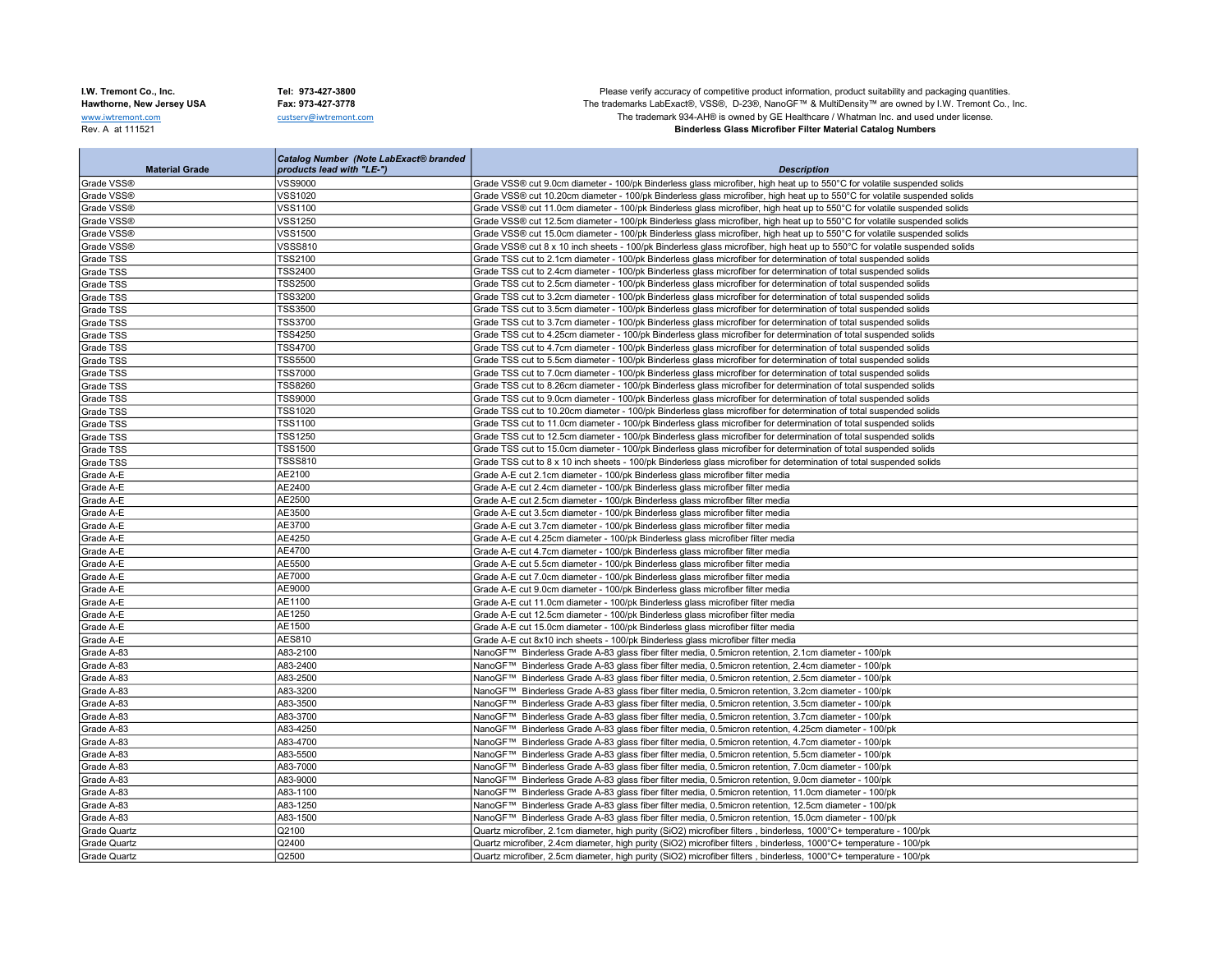I.W. Tremont Co., Inc. Tel: 973-427-3800 Tel: 973-427-3800 Please verify accuracy of competitive product information, product suitability and packaging quantities.<br>Hawthorne, New Jersey USA Fax: 973-427-3778 Fax: 973-427-Hawthorne, New Jersey USA Fax: 973-427-3778 Fax: 973-427-3778 The trademarks LabExact®, VSS®, D-23®, NanoGF™ & MultiDensity™ are owned by I.W. Tremont Co., Inc.<br>We are only of the trademarks LabExact®, VSS®, D-23®, NanoGF www.iwtremont.com custserv@iwtremont.com custserv@iwtremont.com custserv@iwtremont.com custserv@iwtremont.com custserv@iwtremont.com custserv@iwtremont.com custserv@iwtremont.com custserv@iwtremont.com custserv@iwtremont.c **Binderless Glass Microfiber Filter Material Catalog Numbers** 

|                       | <b>Catalog Number (Note LabExact® branded</b> |                                                                                                                                                      |
|-----------------------|-----------------------------------------------|------------------------------------------------------------------------------------------------------------------------------------------------------|
| <b>Material Grade</b> | products lead with "LE-")                     | <b>Description</b>                                                                                                                                   |
| Grade Quartz          | Q3200                                         | Quartz microfiber, 3.2cm diameter, high purity (SiO2) microfiber filters, binderless, 1000°C+ temperature - 100/pk                                   |
| Grade Quartz          | Q3500                                         | Quartz microfiber, 3.5cm diameter, high purity (SiO2) microfiber filters, binderless, 1000°C+ temperature - 100/pk                                   |
| <b>Grade Quartz</b>   | Q3700                                         | Quartz microfiber, 3.7cm diameter, high purity (SiO2) microfiber filters, binderless, 1000°C+ temperature - 100/pk                                   |
| <b>Grade Quartz</b>   | Q4250                                         | Quartz microfiber, 4.25cm diameter, high purity (SiO2) microfiber filters, binderless, 1000°C+ temperature - 100/pk                                  |
| <b>Grade Quartz</b>   | Q4500                                         | Quartz microfiber, 4.5cm diameter, high purity (SiO2) microfiber filters, binderless, 1000°C+ temperature - 100/pk                                   |
| <b>Grade Quartz</b>   | Q4700                                         | Quartz microfiber, 4.7cm diameter, high purity (SiO2) microfiber filters, binderless, 1000°C+ temperature - 100/pk                                   |
| Grade Quartz          | Q5000                                         | Quartz microfiber, 5.0cm diameter, high purity (SiO2) microfiber filters, binderless, 1000°C+ temperature - 100/pk                                   |
| <b>Grade Quartz</b>   | Q5500                                         | Quartz microfiber, 5.5cm diameter, high purity (SiO2) microfiber filters, binderless, 1000°C+ temperature - 100/pk                                   |
| <b>Grade Quartz</b>   | Q7000                                         | Quartz microfiber, 7.0cm diameter, high purity (SiO2) microfiber filters, binderless, 1000°C+ temperature - 100/pk                                   |
| Grade Quartz          | Q8260                                         | Quartz microfiber, 8.26cm diameter, high purity (SiO2) microfiber filters, binderless, 1000°C+ temperature - 100/pk                                  |
| Grade Quartz          | Q9000                                         | Quartz microfiber, 9.0cm diameter, high purity (SiO2) microfiber filters, binderless, 1000°C+ temperature - 100/pk                                   |
| <b>Grade Quartz</b>   | Q1010                                         | Quartz microfiber, 10.10cm diameter, high purity (SiO2) microfiber filters, binderless, 1000°C+ temperature - 100/pk                                 |
| <b>Grade Quartz</b>   | Q1100                                         | Quartz microfiber, 11.0cm diameter, high purity (SiO2) microfiber filters, binderless, 1000°C+ temperature - 100/pk                                  |
| Grade Quartz          | Q1250                                         | Quartz microfiber, 12.5cm diameter, high purity (SiO2) microfiber filters, binderless, 1000°C+ temperature - 100/pk                                  |
| Grade Quartz          | Q1500                                         | Quartz microfiber, 15.0cm diameter, high purity (SiO2) microfiber filters, binderless, 1000°C+ temperature - 100/pk                                  |
| <b>Grade Quartz</b>   | QS810                                         | Quartz microfiber, 8x10inch sheets, high purity (SiO2) microfiber filters, binderless, 1000°C+ temperature - 100/pk                                  |
| Grade Quartz          | Q5500-2                                       | Quartz microfiber, 5.5cm diameter, high purity (SiO2) microfiber filters, binderless, 1000°C+ temperature - 50/pk                                    |
| Grade Quartz          | Q7000-2                                       | Quartz microfiber, 7.0cm diameter, high purity (SiO2) microfiber filters, binderless, 1000°C+ temperature - 50/pk                                    |
| <b>Grade Quartz</b>   | Q8260-2                                       | Quartz microfiber, 8.26cm diameter, high purity (SiO2) microfiber filters, binderless, 1000°C+ temperature - 50/pk                                   |
| <b>Grade Quartz</b>   | Q9000-2                                       | Quartz microfiber, 9.0cm diameter, high purity (SiO2) microfiber filters, binderless, 1000°C+ temperature - 50/pk                                    |
| Grade Quartz          | Q1010-2                                       | Quartz microfiber, 10.10cm diameter, high purity (SiO2) microfiber filters, binderless, 1000°C+ temperature - 50/pk                                  |
| <b>Grade Quartz</b>   | Q1100-2                                       | Quartz microfiber, 11.0cm diameter, high purity (SiO2) microfiber filters, binderless, 1000°C+ temperature - 50/pk                                   |
| Grade Quartz          | Q1250-2                                       | Quartz microfiber, 12.5cm diameter, high purity (SiO2) microfiber filters, binderless, 1000°C+ temperature - 50/pk                                   |
| Grade Quartz          | Q1500-2                                       | Quartz microfiber, 15.0cm diameter, high purity (SiO2) microfiber filters, binderless, 1000°C+ temperature - 50/pk                                   |
| Grade Quartz          | QS810-2                                       | Quartz microfiber, 8x10inch sheets, high purity (SiO2) microfiber filters, binderless, 1000°C+ temperature - 50/pk                                   |
| <b>Grade Quartz</b>   | Q1100-4                                       | Quartz microfiber, 11.0cm diameter, high purity (SiO2) microfiber filters, binderless, 1000°C+ temperature - 25/pk                                   |
| Grade Quartz          | Q1250-4                                       | Quartz microfiber, 12.5cm diameter, high purity (SiO2) microfiber filters, binderless, 1000°C+ temperature - 25/pk                                   |
| Grade Quartz          | Q1500-4                                       | Quartz microfiber, 15.0cm diameter, high purity (SiO2) microfiber filters, binderless, 1000°C+ temperature - 25/pk                                   |
| Grade Quartz          | QS810-4                                       | Quartz microfiber, 8x10inch sheets, high purity (SiO2) microfiber filters, binderless, 1000°C+ temperature - 25/pk                                   |
| Grade HT Quartz       | HT-Q2100                                      | Heat Treated, ultra low metals, Quartz microfiber, 2.1cm diameter, high purity (SiO2) microfiber filters, binderless, 1150°C+ temperature - 100/pk   |
| Grade HT Quartz       | HT-Q2400                                      | Heat Treated, ultra low metals, Quartz microfiber, 2.4cm diameter, high purity (SiO2) microfiber filters, binderless, 1150°C+ temperature - 100/pk   |
| Grade HT Quartz       | HT-Q2500                                      | Heat Treated, ultra low metals, Quartz microfiber, 2.5cm diameter, high purity (SiO2) microfiber filters, binderless, 1150°C+ temperature - 100/pk   |
| Grade HT Quartz       | HT-Q3200                                      | Heat Treated, ultra low metals, Quartz microfiber, 3.2cm diameter, high purity (SiO2) microfiber filters, binderless, 1150°C+ temperature - 100/pk   |
| Grade HT Quartz       | HT-Q3500                                      | Heat Treated, ultra low metals, Quartz microfiber, 3.5cm diameter, high purity (SiO2) microfiber filters, binderless, 1150°C+ temperature - 100/pk   |
| Grade HT Quartz       | HT-Q3700                                      | Heat Treated, ultra low metals, Quartz microfiber, 3.7cm diameter, high purity (SiO2) microfiber filters, binderless, 1150°C+ temperature - 100/pk   |
| Grade HT Quartz       | HT-Q4250                                      | Heat Treated, ultra low metals, Quartz microfiber, 4.25cm diameter, high purity (SiO2) microfiber filters, binderless, 1150°C+ temperature - 100/pk  |
| Grade HT Quartz       | HT-Q4500                                      | Heat Treated, ultra low metals, Quartz microfiber, 4.5cm diameter, high purity (SiO2) microfiber filters, binderless, 1150°C+ temperature - 100/pk   |
| Grade HT Quartz       | HT-Q4700                                      | Heat Treated, ultra low metals, Quartz microfiber, 4.7cm diameter, high purity (SiO2) microfiber filters, binderless, 1150°C+ temperature - 100/pk   |
| Grade HT Quartz       | HT-Q5000                                      | Heat Treated, ultra low metals, Quartz microfiber, 5.0cm diameter, high purity (SiO2) microfiber filters, binderless, 1150°C+ temperature - 100/pk   |
| Grade HT Quartz       | HT-Q5500                                      | Heat Treated, ultra low metals, Quartz microfiber, 5.5cm diameter, high purity (SiO2) microfiber filters, binderless, 1150°C+ temperature - 100/pk   |
| Grade HT Quartz       | HT-Q7000                                      | Heat Treated, ultra low metals, Quartz microfiber, 7.0cm diameter, high purity (SiO2) microfiber filters, binderless, 1150°C+ temperature - 100/pk   |
| Grade HT Quartz       | HT-Q8260                                      | Heat Treated, ultra low metals, Quartz microfiber, 8.26cm diameter, high purity (SiO2) microfiber filters, binderless, 1150°C+ temperature - 100/pk  |
| Grade HT Quartz       | HT-Q9000                                      | Heat Treated, ultra low metals, Quartz microfiber, 9.0cm diameter, high purity (SiO2) microfiber filters, binderless, 1150°C+ temperature - 100/pk   |
| Grade HT Quartz       | HT-Q1010                                      | Heat Treated, ultra low metals, Quartz microfiber, 10.10cm diameter, high purity (SiO2) microfiber filters, binderless, 1150°C+ temperature - 100/pk |
| Grade HT Quartz       | HT-Q1100                                      | Heat Treated, ultra low metals, Quartz microfiber, 11.0cm diameter, high purity (SiO2) microfiber filters, binderless, 1150°C+ temperature - 100/pk  |
| Grade HT Quartz       | HT-Q1250                                      | Heat Treated, ultra low metals, Quartz microfiber, 12.5cm diameter, high purity (SiO2) microfiber filters, binderless, 1150°C+ temperature - 100/pk  |
| Grade HT Quartz       | HT-Q1500                                      | Heat Treated, ultra low metals, Quartz microfiber, 15.0cm diameter, high purity (SiO2) microfiber filters, binderless, 1150°C+ temperature - 100/pk  |
| Grade TCLP            | TCLP-1                                        | TCLP Grade Acid Treated, 4.7cm - 100/Pk Binderless glass microfiber filter media                                                                     |
| Grade TCLP            | TCLP-2                                        | TCLP Grade Acid Treated, 9.0cm - 50/Pk Binderless glass microfiber filter media                                                                      |
| Grade TCLP            | TCLP-3                                        | TCLP Grade Acid Treated, 11.0cm - 50/Pk Binderless glass microfiber filter media                                                                     |
| Grade TCLP            | TCLP-4                                        | TCLP Grade Acid Treated, 12.5cm - 50/Pk Binderless glass microfiber filter media                                                                     |
| Grade TCLP            | TCLP-5                                        | TCLP Grade Acid Treated, 14.2cm - 50/Pk Binderless glass microfiber filter media                                                                     |
| Grade TCLP            | TCLP-6                                        | TCLP Grade Acid Treated, 15.0cm - 50/Pk Binderless glass microfiber filter media                                                                     |
| Prewashed Grade TSS   | <b>TSS-WD-4700</b>                            | Glass fiber filter, Diameter 47 mm, prewashed & dried, not tared, TSS Procedure, 100/pk                                                              |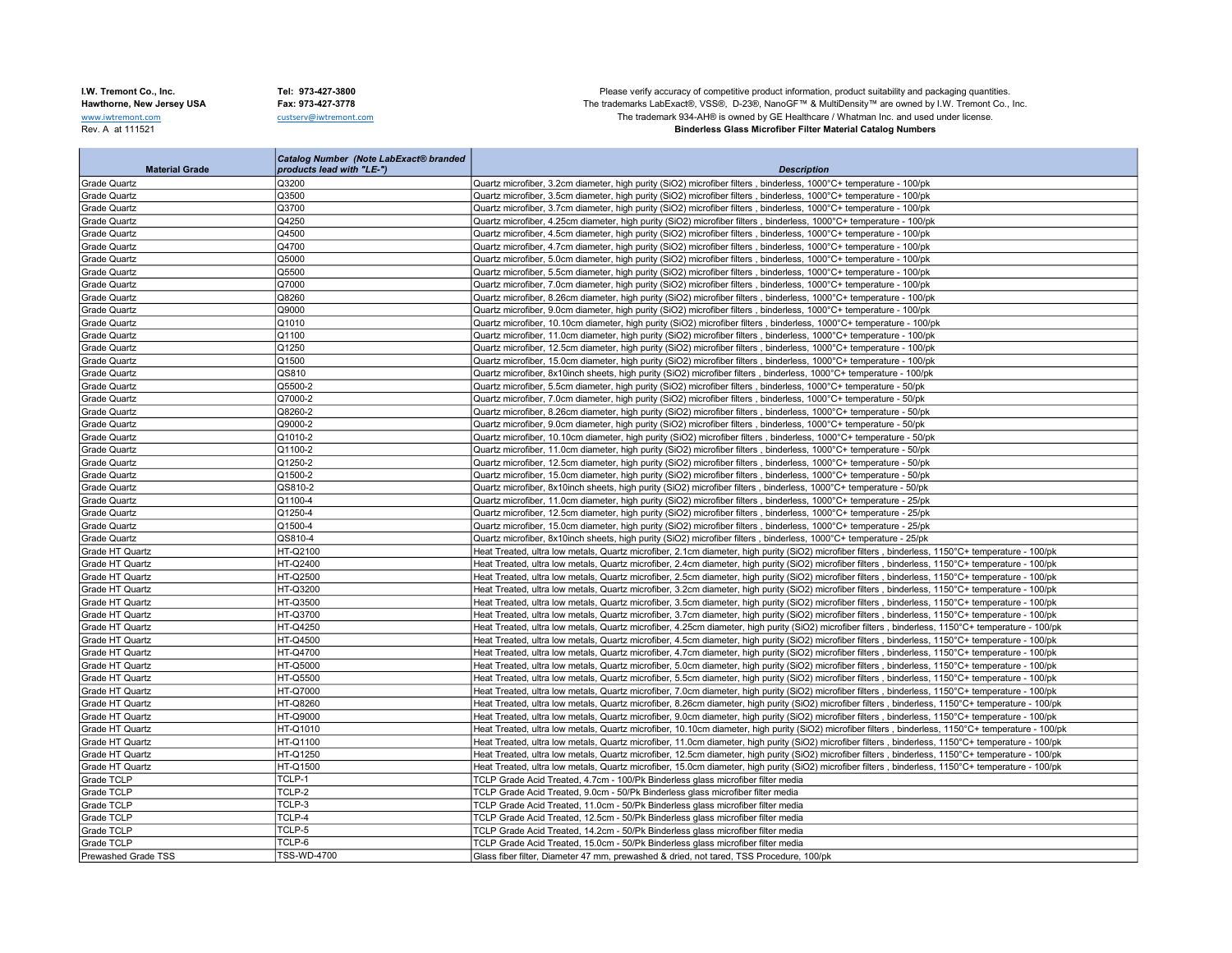**College** 

a ka

I.W. Tremont Co., Inc. Tel: 973-427-3800 Tel: 973-427-3800 Please verify accuracy of competitive product information, product suitability and packaging quantities.<br>Hawthorne, New Jersey USA Fax: 973-427-3778 Fax: 973-427-Hawthorne, New Jersey USA Fax: 973-427-3778 Fax: 973-427-3778 The trademarks LabExact®, VSS®, D-23®, NanoGF™ & MultiDensity™ are owned by I.W. Tremont Co., Inc.<br>We are the trademarks LabExact®, VSS®, D-23®, NanoGF™ & Mult www.iwtremont.com custserv@iwtremont.com custserv@iwtremont.com custserv@iwtremont.com custserv@iwtremont.com custserv@iwtremont.com custserv@iwtremont.com custserv@iwtremont.com custserv@iwtremont.com custserv@iwtremont.c **Binderless Glass Microfiber Filter Material Catalog Numbers** 

۰

|                                              | <b>Catalog Number (Note LabExact® branded</b> |                                                                                                          |
|----------------------------------------------|-----------------------------------------------|----------------------------------------------------------------------------------------------------------|
| <b>Material Grade</b>                        | products lead with "LE-")                     | <b>Description</b>                                                                                       |
| Prewashed Grade TSS                          | TSS-WD-9000                                   | Glass fiber filter, Diameter 90 mm, prewashed & dried, not tared, TSS Procedure, 100/pk                  |
| Prewashed Grade 934-AH®                      | AH-WD-4700                                    | 934-AH® Glass fiber filter, Diameter 47 mm, prewashed & dried, not tared, TSS or VSS Procedure, 100/pk   |
| Prewashed Grade 934-AH®                      | AH-WD-9000                                    | 934-AH® Glass fiber filter, Diameter 90 mm, prewashed & dried, not tared, TSS or VSS Procedure, 100/pk   |
| Prewashed preweighed Grade TSS               | TSS-WDT-4700                                  | Glass Fiber Filter, Diameter 47 mm, Preweighed for Standard Methods TSS procedure, 100/pk                |
| Prewashed preweighed Grade TSS               | <b>TSS-WDT-9000</b>                           | Glass Fiber Filter, Diameter 90 mm, Preweighed for Standard Methods TSS procedure, 100/pk                |
| Prewashed preweighed Grade 934-AH®           | AH-WFT-4700                                   | 934-AH® Glass Fiber Filter, Diameter 47 mm, Preweighed for Standard Methods TSS or VSS procedure, 100/pk |
| Prewashed preweighed Grade 934-AH®           | <b>AH-WFT-9000</b>                            | 934-AH® Glass Fiber Filter, Diameter 90 mm, Preweighed for Standard Methods TSS or VSS procedure, 100/pk |
| MultiDensity™ Filter                         | MDD-1000-2500                                 | MultiDensity™ 1000 Thin version disk, 1.0micron final retention, 2.5cm dia, 20 per pack                  |
| MultiDensity™ Filter                         | MDD-1000-3500                                 | MultiDensity™ 1000 Thin version disk, 1.0micron final retention, 3.5cm dia, 20 per pack                  |
| MultiDensity™ Filter                         | MDD-1000-4700                                 | MultiDensity™ 1000 Thin version disk, 1.0micron final retention, 4.7cm dia, 20 per pack                  |
| MultiDensity™ Filter                         | MDD-1000-5500                                 | MultiDensity™ 1000 Thin version disk, 1.0micron final retention, 5.5cm dia, 20 per pack                  |
| MultiDensity™ Filter                         | MDD-1000-7000                                 | MultiDensity™ 1000 Thin version disk, 1.0micron final retention, 7.0cm dia, 20 per pack                  |
| MultiDensity™ Filter                         | MDD-1000-9000                                 | MultiDensity™ 1000 Thin version disk, 1.0micron final retention, 9.0cm dia, 20 per pack                  |
| MultiDensity <sup>™</sup> Filter             | MDD-1000-1100                                 | MultiDensity™ 1000 Thin version disk, 1.0micron final retention, 11.0cm dia, 10 per pack                 |
| MultiDensity™ Filter                         | MDD-1000-1250                                 | MultiDensity™ 1000 Thin version disk, 1.0micron final retention, 12.5cm dia, 10 per pack                 |
| MultiDensity™ Filter                         | MDD-1000-1420                                 | MultiDensity™ 1000 Thin version disk, 1.0micron final retention, 14.2cm dia, 10 per pack                 |
| MultiDensity™ Filter                         | MD-050-1000                                   | MultiDensity™ Disk, <0.5micron final retention, 2.1cm dia, 10 per pack                                   |
| MultiDensity™ Filter                         | MD-050-1001                                   | MultiDensity™ Disk, <0.5micron final retention, 2.4cm dia, 10 per pack                                   |
| MultiDensity™ Filter                         | MD-050-1002                                   | MultiDensity™ Disk, <0.5micron final retention, 2.5cm dia, 10 per pack                                   |
| MultiDensity™ Filter                         | MD-050-1003                                   | MultiDensity™ Disk, <0.5micron final retention, 3.5cm dia, 10 per pack                                   |
| MultiDensity™ Filter                         | MD-050-1004                                   | MultiDensity™ Disk, <0.5micron final retention, 3.7cm dia, 10 per pack                                   |
| MultiDensity™ Filter                         | MD-050-1005                                   | MultiDensity™ Disk, <0.5micron final retention, 4.25cm dia, 10 per pack                                  |
| MultiDensity <sup>™</sup> Filter             | MD-050-1006                                   | MultiDensity™ Disk, <0.5micron final retention, 4.7cm dia, 10 per pack                                   |
| MultiDensity™ Filter                         | MD-050-1007                                   | MultiDensity™ Disk, <0.5micron final retention, 5.5cm dia, 10 per pack                                   |
| MultiDensity™ Filter                         | MD-050-1008                                   | MultiDensity™ Disk, <0.5micron final retention, 7.0cm dia, 5 per pack                                    |
| MultiDensity™ Filter                         | MD-050-1009                                   | MultiDensity™ Disk, <0.5micron final retention, 9.0cm dia, 5 per pack                                    |
| MultiDensity™ Filter                         | MD-050-1010                                   | MultiDensity™ Disk, <0.5micron final retention, 11.0cm dia, 5 per pack                                   |
| MultiDensity™ Filter                         | MD-050-1011                                   | MultiDensity™ Disk, <0.5micron final retention, 12.5cm dia, 5 per pack                                   |
| MultiDensity™ Filter                         | MD-050-1012                                   | MultiDensity™ Disk, <0.5micron final retention, 15.0cm dia, 5 per pack                                   |
| MultiDensity™ Filter                         | MD-050-1013                                   | MultiDensity™ Disk, <0.5micron final retention, 18.5cm dia, 5 per pack                                   |
| MultiDensity™ Filter                         | MD-050-1014                                   | MultiDensity™ Disk, <0.5micron final retention, 20.0cm dia, 5 per pack                                   |
| MultiDensity™ Filter                         | MD-050-1015                                   | MultiDensity™ Disk, <0.5micron final retention, 22.0cm dia, 5 per pack                                   |
| MultiDensity™ Filter                         | MD-050-1016                                   | MultiDensity™ Disk, <0.5micron final retention, 24.0cm dia, 5 per pack                                   |
| MultiDensity <sup>™</sup> Filter             | MD-050-1017                                   | MultiDensity™ Disk, <0.5micron final retention, 27.0cm dia, 5 per pack                                   |
| MultiDensity™ Filter                         | MD-050-1018                                   | MultiDensity™ Disk, <0.5micron final retention, 30.0cm dia, 5 per pack                                   |
| MultiDensity™ Filter                         | MD-070-2000                                   | MultiDensity™ Disk, 0.7micron final retention, 2.1cm dia, 10 per pack                                    |
| MultiDensity™ Filter                         | MD-070-2001                                   | MultiDensity™ Disk, 0.7micron final retention, 2.4cm dia, 10 per pack                                    |
| MultiDensity™ Filter                         | MD-070-2002                                   | MultiDensity™ Disk, 0.7micron final retention, 2.5cm dia, 10 per pack                                    |
| MultiDensitv™ Filter                         | MD-070-2003                                   | MultiDensity™ Disk, 0.7micron final retention, 3.5cm dia, 10 per pack                                    |
| MultiDensity™ Filter                         | MD-070-2004                                   | MultiDensity™ Disk, 0.7micron final retention, 3.7cm dia, 10 per pack                                    |
| MultiDensity™ Filter                         | MD-070-2005                                   | MultiDensity™ Disk, 0.7 micron final retention, 4.25cm dia, 10 per pack                                  |
| MultiDensity™ Filter                         | MD-070-2006                                   | MultiDensity™ Disk, 0.7micron final retention, 4.7cm dia, 10 per pack                                    |
| MultiDensity™ Filter                         | MD-070-2007                                   | MultiDensity™ Disk, 0.7micron final retention, 5.5cm dia, 10 per pack                                    |
| MultiDensity™ Filter                         | MD-070-2008                                   | MultiDensity™ Disk, 0.7micron final retention, 7.0cm dia, 5 per pack                                     |
| MultiDensity™ Filter                         | MD-070-2009                                   | MultiDensity™ Disk, 0.7micron final retention, 9.0cm dia, 5 per pack                                     |
| MultiDensity™ Filter                         | MD-070-2010                                   | MultiDensity™ Disk, 0.7micron final retention, 11.0cm dia, 5 per pack                                    |
| MultiDensity™ Filter                         | MD-070-2011                                   | MultiDensity™ Disk, 0.7micron final retention, 12.5cm dia, 5 per pack                                    |
| MultiDensity™ Filter                         | MD-070-2012                                   | MultiDensity™ Disk, 0.7micron final retention, 15.0cm dia, 5 per pack                                    |
| MultiDensity™ Filter                         | MD-070-2013                                   | MultiDensity™ Disk, 0.7micron final retention, 18.5cm dia, 5 per pack                                    |
| MultiDensity™ Filter                         | MD-070-2014                                   | MultiDensity™ Disk, 0.7micron final retention, 20.0cm dia, 5 per pack                                    |
|                                              |                                               | MultiDensity™ Disk, 0.7micron final retention, 22.0cm dia, 5 per pack                                    |
| MultiDensity™ Filter<br>MultiDensity™ Filter | MD-070-2015                                   | MultiDensity™ Disk, 0.7micron final retention, 24.0cm dia, 5 per pack                                    |
| MultiDensity™ Filter                         | MD-070-2016<br>MD-070-2017                    | MultiDensity™ Disk, 0.7micron final retention, 27.0cm dia, 5 per pack                                    |
|                                              |                                               |                                                                                                          |
| MultiDensity™ Filter                         | MD-070-2018                                   | MultiDensity™ Disk, 0.7micron final retention, 30.0cm dia, 5 per pack                                    |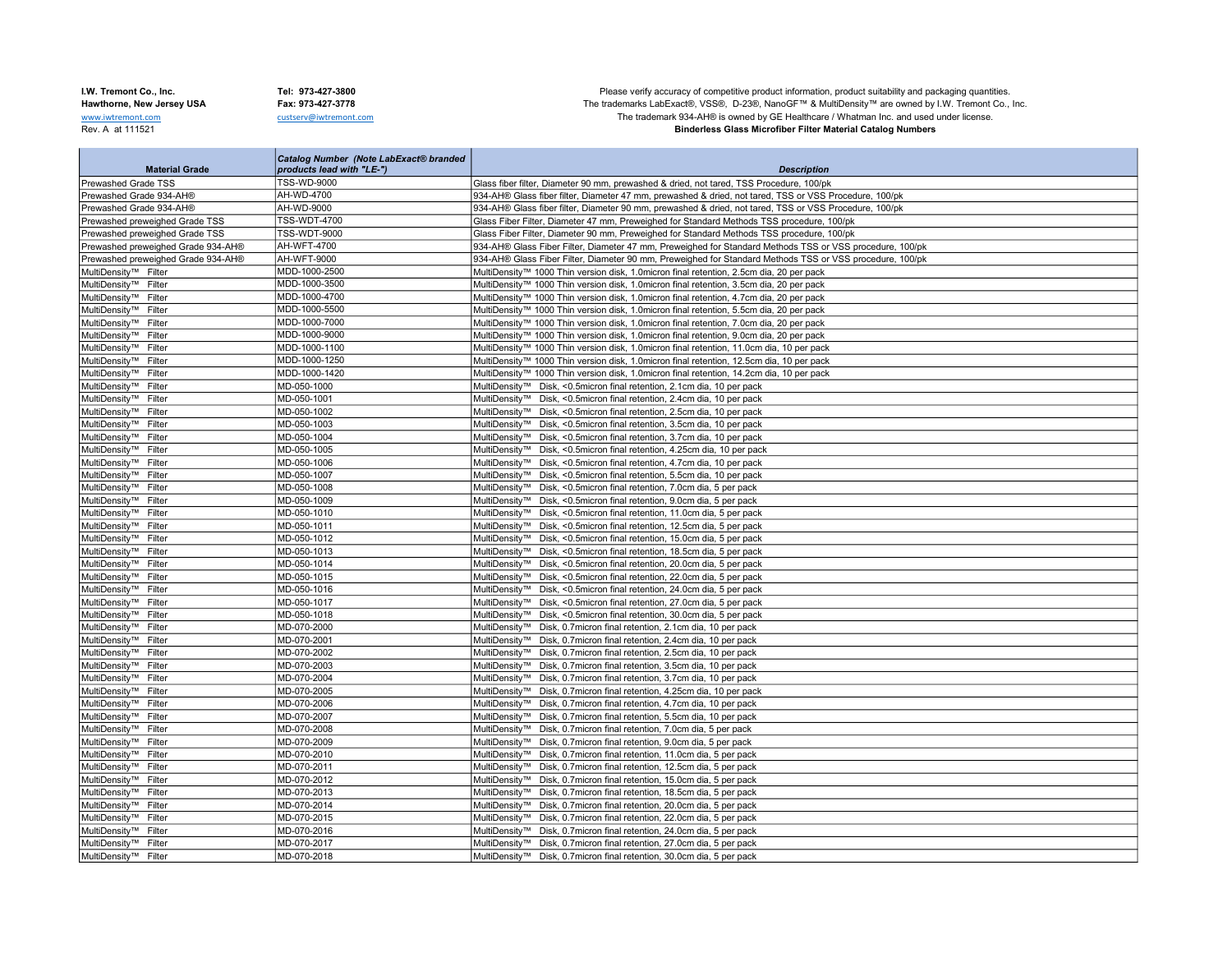п

Catalog Number (Note LabExact® branded

I.W. Tremont Co., Inc. Tel: 973-427-3800 Tel: 973-427-3800 Please verify accuracy of competitive product information, product suitability and packaging quantities.<br>Hawthorne, New Jersey USA Fax: 973-427-3778 Fax: 973-427-Hawthorne, New Jersey USA Fax: 973-427-3778 Fax: 973-427-3778 The trademarks LabExact®, VSS®, D-23®, NanoGF™ & MultiDensity™ are owned by I.W. Tremont Co., Inc.<br>We are the trademarks LabExact®, VSS®, D-23®, NanoGF™ & Mult www.iwtremont.com custserv@iwtremont.com custserv@iwtremont.com custserv@iwtremont.com custserv@iwtremont.com custserv@iwtremont.com custserv@iwtremont.com custserv@iwtremont.com custserv@iwtremont.com custserv@iwtremont.c **Binderless Glass Microfiber Filter Material Catalog Numbers** 

| <b>Material Grade</b>                        | catalog ivumber (ivote LabExact® branded<br>products lead with "LE-") | <b>Description</b>                                                                                                                             |
|----------------------------------------------|-----------------------------------------------------------------------|------------------------------------------------------------------------------------------------------------------------------------------------|
|                                              | MD-100-3000                                                           |                                                                                                                                                |
| MultiDensity™ Filter<br>MultiDensity™ Filter | MD-100-3001                                                           | MultiDensity™ Disk, 1.0micron final retention, 2.1cm dia, 10 per pack                                                                          |
| MultiDensity™ Filter                         | MD-100-3002                                                           | MultiDensity™ Disk, 1.0micron final retention, 2.4cm dia, 10 per pack<br>MultiDensity™ Disk, 1.0micron final retention, 2.5cm dia, 10 per pack |
|                                              |                                                                       |                                                                                                                                                |
| MultiDensity™ Filter                         | MD-100-3003                                                           | MultiDensity™ Disk, 1.0micron final retention, 3.5cm dia, 10 per pack                                                                          |
| MultiDensity™ Filter                         | MD-100-3004                                                           | MultiDensity™ Disk, 1.0micron final retention, 3.7cm dia, 10 per pack                                                                          |
| MultiDensity™ Filter                         | MD-100-3005                                                           | MultiDensity™ Disk, 1.0micron final retention, 4.25cm dia, 10 per pack                                                                         |
| MultiDensity™ Filter                         | MD-100-3006                                                           | MultiDensity™ Disk, 1.0micron final retention, 4.7cm dia, 10 per pack                                                                          |
| MultiDensity™ Filter                         | MD-100-3007                                                           | MultiDensity™ Disk, 1.0micron final retention, 5.5cm dia, 10 per pack                                                                          |
| MultiDensity™ Filter                         | MD-100-3008                                                           | MultiDensity™ Disk, 1.0micron final retention, 7.0cm dia, 5 per pack                                                                           |
| MultiDensity™ Filter                         | MD-100-3009                                                           | MultiDensity™ Disk, 1.0micron final retention, 9.0cm dia, 5 per pack                                                                           |
| MultiDensity™ Filter                         | MD-100-3010                                                           | MultiDensity™ Disk, 1.0micron final retention, 11.0cm dia, 5 per pack                                                                          |
| MultiDensity™ Filter                         | MD-100-3011                                                           | MultiDensity™ Disk, 1.0micron final retention, 12.5cm dia, 5 per pack                                                                          |
| MultiDensity™ Filter                         | MD-100-3012                                                           | MultiDensity™ Disk, 1.0micron final retention, 15.0cm dia, 5 per pack                                                                          |
| MultiDensity™ Filter                         | MD-100-3013                                                           | MultiDensity™ Disk, 1.0micron final retention, 18.5cm dia, 5 per pack                                                                          |
| MultiDensity™ Filter                         | MD-100-3014                                                           | MultiDensity™ Disk, 1.0micron final retention, 20.0cm dia, 5 per pack                                                                          |
| MultiDensity™ Filter                         | MD-100-3015                                                           | MultiDensity™ Disk, 1.0micron final retention, 22.0cm dia, 5 per pack                                                                          |
| MultiDensity™ Filter                         | MD-100-3016                                                           | MultiDensity™ Disk, 1.0micron final retention, 24.0cm dia, 5 per pack                                                                          |
| MultiDensity™ Filter                         | MD-100-3017                                                           | MultiDensity™ Disk, 1.0micron final retention, 27.0cm dia, 5 per pack                                                                          |
| MultiDensity™ Filter                         | MD-100-3018                                                           | MultiDensity™ Disk, 1.0micron final retention, 30.0cm dia, 5 per pack                                                                          |
| MultiDensity™ Filter                         | MD-120-4000                                                           | MultiDensity™ Disk, 1.2micron final retention, 2.1cm dia, 10 per pack                                                                          |
| MultiDensity™ Filter                         | MD-120-4001                                                           | MultiDensity™ Disk, 1.2micron final retention, 2.4cm dia, 10 per pack                                                                          |
| MultiDensity™ Filter                         | MD-120-4002                                                           | MultiDensity™ Disk, 1.2micron final retention, 2.5cm dia, 10 per pack                                                                          |
| MultiDensity™ Filter                         | MD-120-4003                                                           | MultiDensity™ Disk, 1.2micron final retention, 3.5cm dia, 10 per pack                                                                          |
| MultiDensity™ Filter                         | MD-120-4004                                                           | MultiDensity™ Disk, 1.2micron final retention, 3.7cm dia, 10 per pack                                                                          |
| MultiDensity™ Filter                         | MD-120-4005                                                           | MultiDensity™ Disk, 1.2micron final retention, 4.25cm dia, 10 per pack                                                                         |
| MultiDensity™ Filter                         | MD-120-4006                                                           | MultiDensity™ Disk, 1.2micron final retention, 4.7cm dia, 10 per pack                                                                          |
| MultiDensity™ Filter                         | MD-120-4007                                                           | MultiDensity™ Disk, 1.2micron final retention, 5.5cm dia, 10 per pack                                                                          |
| MultiDensity™ Filter                         | MD-120-4008                                                           | MultiDensity™ Disk, 1.2micron final retention, 7.0cm dia, 5 per pack                                                                           |
| MultiDensity™ Filter                         | MD-120-4009                                                           | MultiDensity™ Disk, 1.2micron final retention, 9.0cm dia, 5 per pack                                                                           |
| MultiDensity™ Filter                         | MD-120-4010                                                           | MultiDensity™ Disk, 1.2micron final retention, 11.0cm dia, 5 per pack                                                                          |
| MultiDensity™ Filter                         | MD-120-4011                                                           | MultiDensity™ Disk, 1.2micron final retention, 12.5cm dia, 5 per pack                                                                          |
| MultiDensity™ Filter                         | MD-120-4012                                                           | MultiDensity™ Disk, 1.2micron final retention, 15.0cm dia, 5 per pack                                                                          |
| MultiDensity™ Filter                         | MD-120-4013                                                           | MultiDensity™ Disk, 1.2micron final retention, 18.5cm dia, 5 per pack                                                                          |
| MultiDensity™ Filter                         | MD-120-4014                                                           | MultiDensity™ Disk, 1.2micron final retention, 20.0cm dia, 5 per pack                                                                          |
| MultiDensity™ Filter                         | MD-120-4015                                                           | MultiDensity™ Disk, 1.2micron final retention, 22.0cm dia, 5 per pack                                                                          |
| MultiDensity™ Filter                         | MD-120-4016                                                           | MultiDensity™ Disk, 1.2micron final retention, 24.0cm dia, 5 per pack                                                                          |
| MultiDensity™ Filter                         | MD-120-4017                                                           | MultiDensity™ Disk, 1.2micron final retention, 27.0cm dia, 5 per pack                                                                          |
| MultiDensity™ Filter                         | MD-120-4018                                                           | MultiDensity™ Disk, 1.2micron final retention, 30.0cm dia, 5 per pack                                                                          |
| MultiDensity™ Filter                         | MD-150-5000                                                           | MultiDensity™ Disk, 1.5micron final retention, 2.1cm dia, 10 per pack                                                                          |
| MultiDensity™ Filter                         | MD-150-5001                                                           | MultiDensity™ Disk, 1.5micron final retention, 2.4cm dia, 10 per pack                                                                          |
| MultiDensity™ Filter                         | MD-150-5002                                                           | MultiDensity™ Disk, 1.5micron final retention, 2.5cm dia, 10 per pack                                                                          |
| MultiDensity™ Filter                         | MD-150-5003                                                           | MultiDensity™ Disk, 1.5micron final retention, 3.5cm dia, 10 per pack                                                                          |
| MultiDensity™ Filter                         | MD-150-5004                                                           | MultiDensity™ Disk, 1.5micron final retention, 3.7cm dia, 10 per pack                                                                          |
| MultiDensity™ Filter                         | MD-150-5005                                                           | MultiDensity™ Disk, 1.5micron final retention, 4.25cm dia, 10 per pack                                                                         |
| MultiDensity™ Filter                         | MD-150-5006                                                           | MultiDensity™ Disk, 1.5micron final retention, 4.7cm dia, 10 per pack                                                                          |
| MultiDensity™ Filter                         | MD-150-5007                                                           | MultiDensity™ Disk, 1.5micron final retention, 5.5cm dia, 10 per pack                                                                          |
| MultiDensity™ Filter                         | MD-150-5008                                                           | MultiDensity™ Disk, 1.5micron final retention, 7.0cm dia, 5 per pack                                                                           |
| MultiDensity™ Filter                         | MD-150-5009                                                           | MultiDensity™ Disk, 1.5micron final retention, 9.0cm dia, 5 per pack                                                                           |
| MultiDensity™ Filter                         | MD-150-5010                                                           | MultiDensity™ Disk, 1.5micron final retention, 11.0cm dia, 5 per pack                                                                          |
| MultiDensity™ Filter                         | MD-150-5011                                                           | MultiDensity™ Disk, 1.5micron final retention, 12.5cm dia, 5 per pack                                                                          |
| MultiDensity™ Filter                         | MD-150-5012                                                           | MultiDensity™ Disk, 1.5micron final retention, 15.0cm dia, 5 per pack                                                                          |
| MultiDensity™ Filter                         | MD-150-5013                                                           | MultiDensity™ Disk, 1.5micron final retention, 18.5cm dia, 5 per pack                                                                          |
| MultiDensity™ Filter                         | MD-150-5014                                                           | MultiDensity™ Disk, 1.5micron final retention, 20.0cm dia, 5 per pack                                                                          |
| MultiDensity™ Filter                         | MD-150-5015                                                           | MultiDensity™ Disk, 1.5micron final retention, 22.0cm dia, 5 per pack                                                                          |